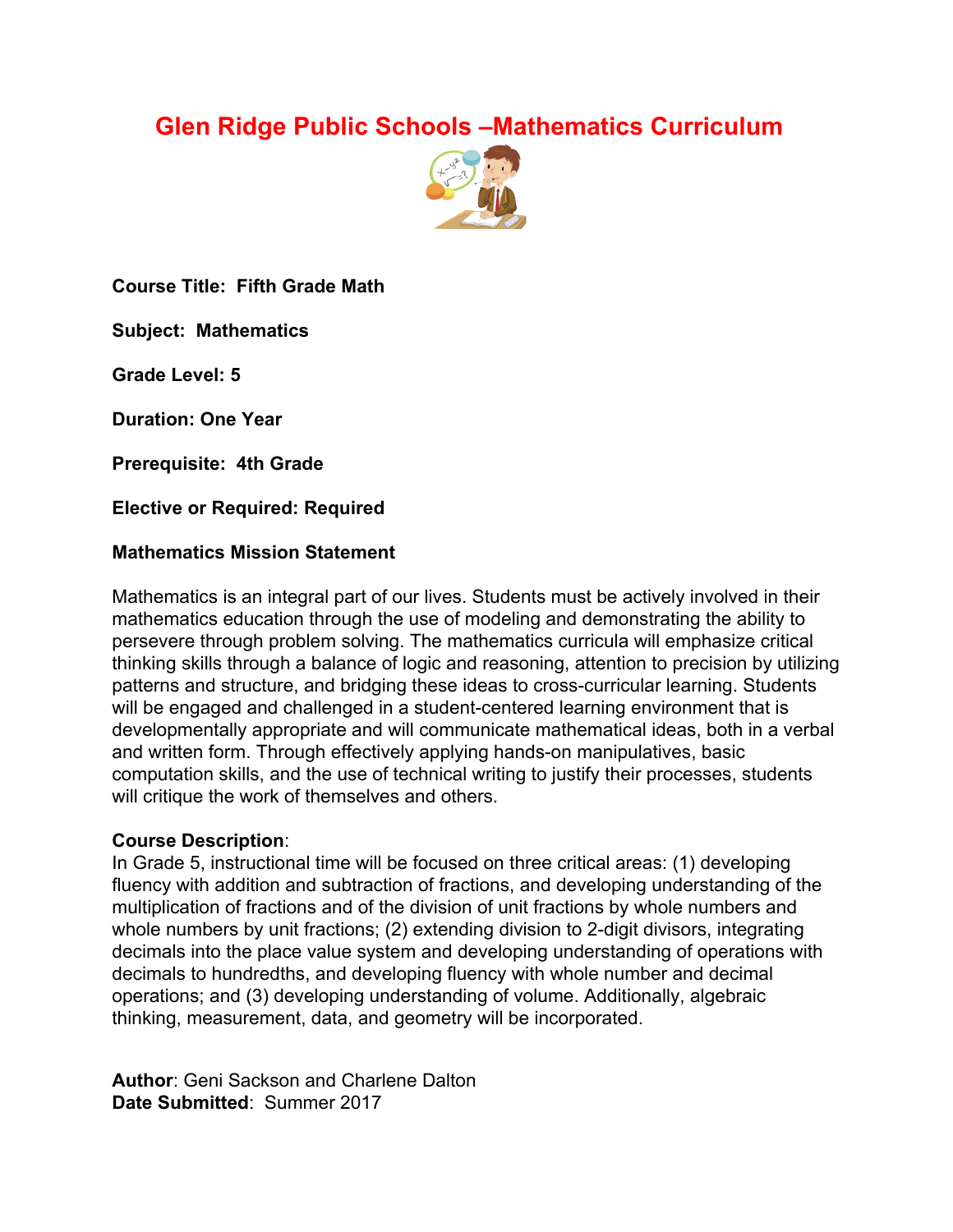# **Fifth Grade Math**

# **Unit 1: Area and Volume**

### **Approximate # Of Weeks: 5 weeks**

### **Essential Questions:**

- How can counting, measuring, or labeling help to make sense of the world around us?
- Why is it important to understand that there are multiple ways to solve a problem?
- When can estimating be a helpful tool?

### **Upon completion of this unit students will be able to:**

- Explore strategies for finding areas of rectangles of fractional lengths. 5.NF.4, 5.NF 4b, SMP3, SMP6
- Explain solutions to finding area.5.NF.4, 5.NF 4b, 5.MD.1, SMP1, SMP3, SMP4
- Determine area of a rectangle with fractional side lengths by tiling with squares. 5.NF.4, 5.NF 4b,SMP7, SMP8
- Revise work and collaborate with partners to explain process. SMP6
- Explore volume by comparing the volume of three dimensional objects.5.MD3, 5.MD.4, SMP3, SMP6
- Measure the attributes of two dimensional objects and apply similar techniques to measure the volume of three dimensional objects. 5.MD3, 5.MD.4, SMP3, SMP6
- Count unit cubes to measure volume of a rectangular prism. 5.MD.3, 5.MD.3.a,5.MD3b, 5.MD.4, SMP1, SMP2, SMP6
- Apply multiplication and addition strategies after thinking about the layers of a prism to find volume. 5.MD.3, 5.MD.3a, 5.MD.3b,5.MD.4, SMP1, SMP3, SMP6
- Apply different formulas to find volume of a rectangular prism. 5.MD.3, 5.MD.3a, 5.MD.3b,5.MD.4, 5.MD.5, 5. MD.5a, 5.MD.5b, SMP6
- Convert units of volume in linear measurement. 5.MD.1, 5.MD.3, 5.MD.3a, 5.MD.3b, 5.MD.4, 5.MD.5, 5.MD.5b, SMP6
- **●** Calculate the area of two rectangular prisms. 5.OA.2, 5.MD.3, 5.MD.3a, 5.MD.3b. 5.MD.4, 5.MD.5a, 5.MD.5b, 5.MD.5c, SMP2, SMP6

# **Interdisciplinary Standards (njcccs.org)**

# **● Standard 9.1 21st-Century Life & Career Skills**

All students will demonstrate the creative, critical thinking, collaboration, and problem-solving skills needed to function successfully as both global citizens and workers in diverse ethnic and organizational cultures.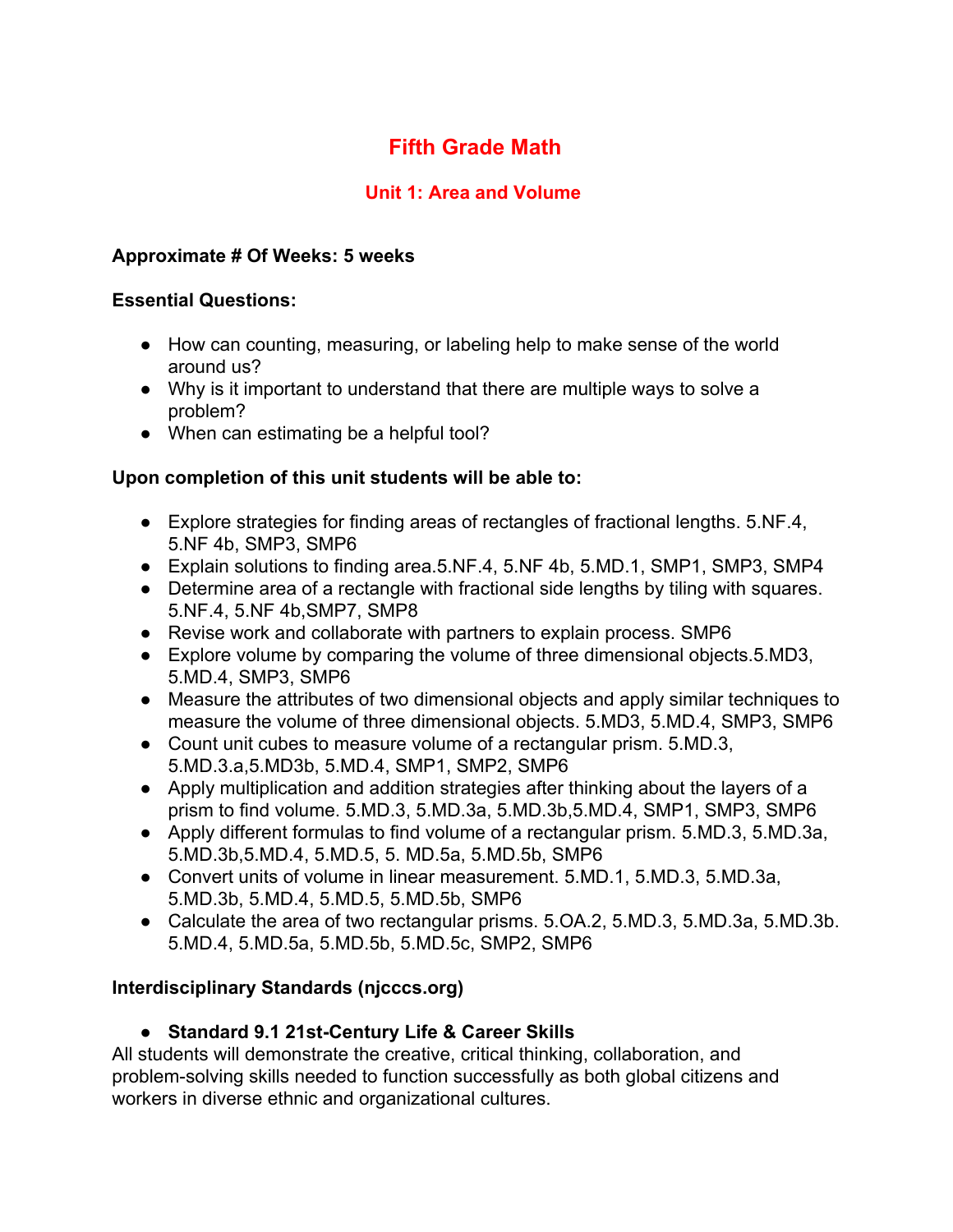### **● Standard 8.1 – Computer and Information Literacy**

All students will use computer applications to gather and organize information and to solve problems.

# **● Standard 8.2 – Technology Education**

All students will develop an understanding of the nature and impact of technology, engineering, technological design, and the designed world as they relate to the individual, society, and the environment.

# **Activities – include 21 st Century Technologies:**

- Mental math and fluency review
- Spiral practice using Math Boxes
- Completing Math Journal pages
- Creating area models and visual representations
- Discussing strategies for problem solving
- Completing and critiquing open-response problems
- Completing Home Links
- Making sense of two different answers to an area problem
- Using Activity Cards for: -Writing and Answering Mathematical Questions -Finding Areas of Rectangles -Detecting Volume by Touch -Estimating Volume in Nonstandard Units -Creating Prism Patterns and Finding Volume with Cubes -Finding the Volume of One Stick-On Note -Finding Dimensions for a Given Volume -Adding to Find Volumes ● Playing EM games (tactile and/or online):
	- -Name That Number
	- -Baseball Multiplication
	- -Buzz
	- -Prism Pile-Up
- Utilizing the Student Reference Book
- Utilizing the Everyday Math website
- Practicing skills on Study Island and Khan Academy

### **Enrichment Activities**:

- Finding the area of figures with fractional side lengths
- Show area unit conversions
- Creating prisms
- Building and measuring the volume of a polyhedron
- Exploring penticubes
- Rolling dice to create prisms
- Using Volume Formulas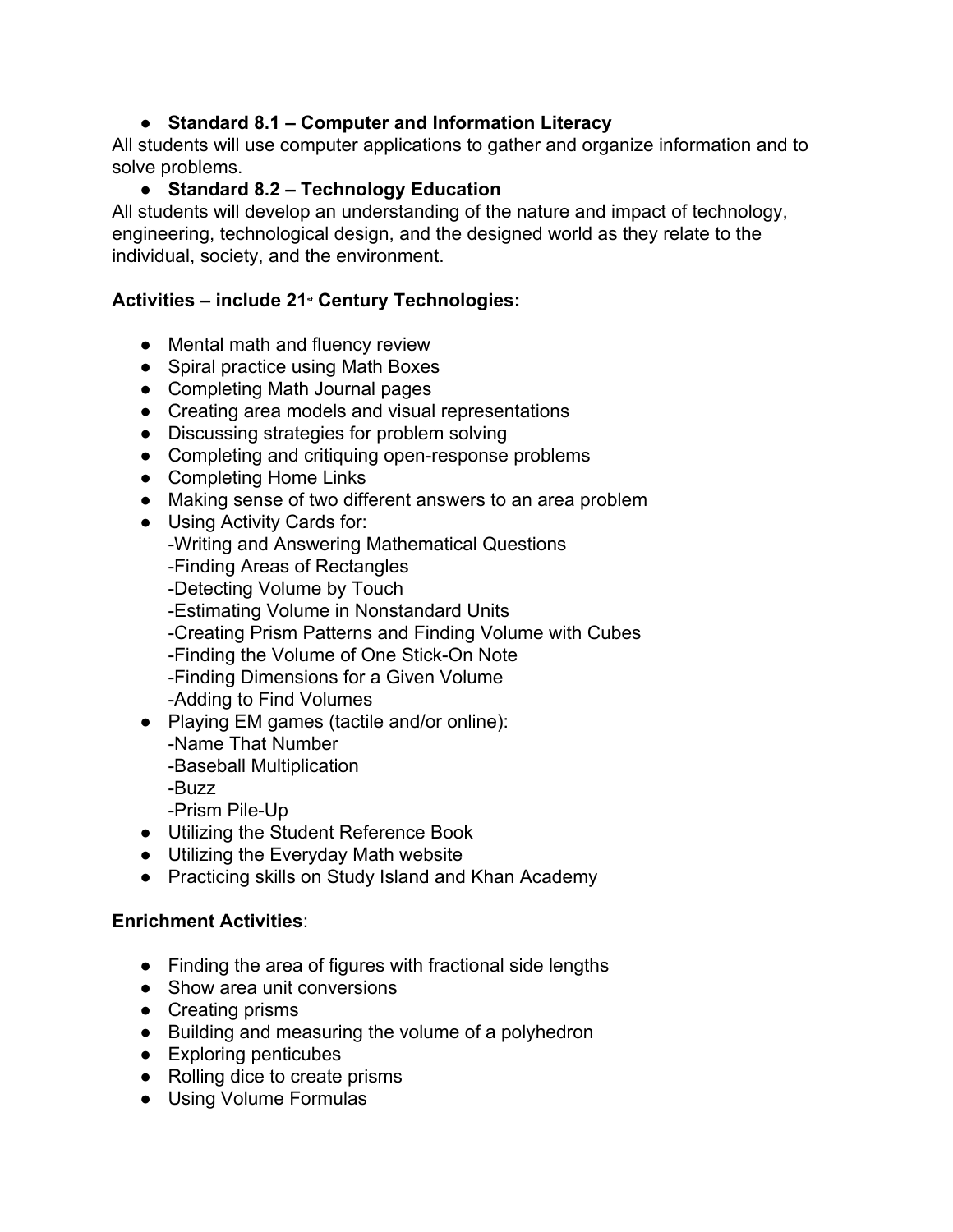- Estimating to Volume of a Classroom Object
- Estimating, packing cubes in a box
- Creating Prism Pile-Up Cards
- YouCubed

#### **Methods of Assessments/Evaluation:**

- Study Island
- Online or paper tests/quizzes
- Exit slips
- Thumbs up/down
- Dry erase boards
- Find the mistake/error analysis
- Poster
- Math Journal
- Project
- Classwork
- Homework
- Self-assessment
- Observation
- Center/workstation activities
- Open-ended questions
- Verbal assessment

#### **Resources/Including Online Resources**

- Online textbook information
- Teacher webpage
- Khan Academy
- Study Island
- Maths Mansion
- Discovery Education
- BrainPOP
- Study Jams
- Illustrative Mathematics
- Math Antics
- Mr. Nussbaum
- Common Core Math 4Today

### **Unit 2: Whole Number Place Value and Operations**

**Approximate # Of Weeks: 4 weeks Essential Questions:**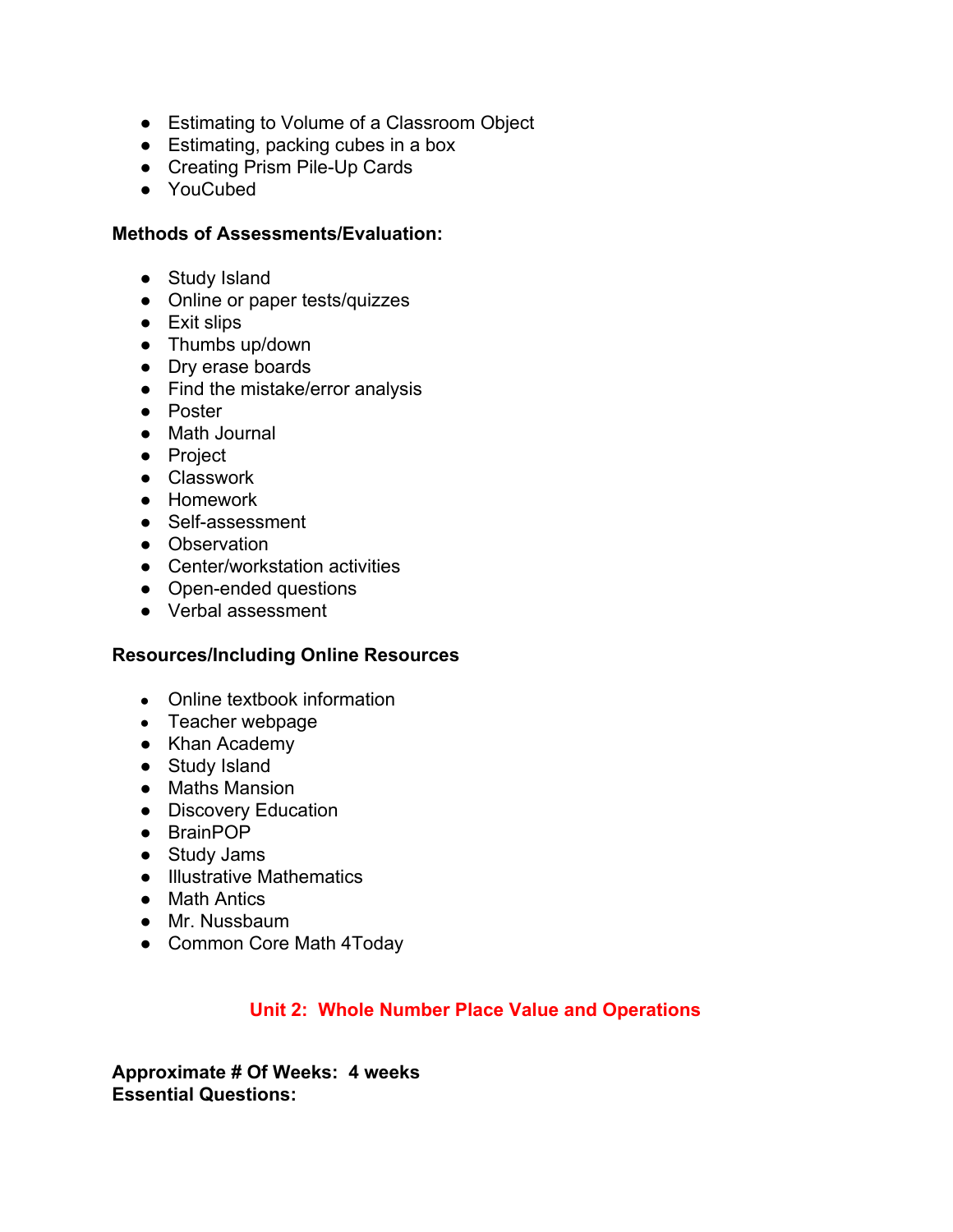- How can counting, measuring, or labeling help to make sense of the world around us?
- Why is it important to understand that there are multiple ways to solve a problem?
- When can estimating be a helpful tool?

### **Upon completion of this unit students will be able to:**

- Explore multiplication relationships between places in multidigit numbers. 5.NBT.1, SMP2, SMP7
- Explain patterns in the number of zeros when multiplying by powers of ten. 5.NBT.1, 5.NBT.2, SMP6, SMP7
- Estimate with powers of ten. 5.NBT.2, SMP1, SMP6
- Use U.S. traditional multiplication to multiply 2-digit numbers by 1-digit numbers. 5.NBT.5, SMP1
- Use unit conversions within the U.S. customary system to solve multistep problems. 5.OA.1, 5.OA.2, 5.NBT.5, 5.MD.1, SMP1, SMP4, SMP5
- Use traditional multiplication to find the product of 2-digit numbers by 2-digit numbers and 2-digit numbers by 1-digit numbers. 5.NBT.5; 5.OA.2, SMP1, SMP2
- Use traditional multiplication to find a product of multi digit numbers. 5.NBT.5;SMP1, SMP6
- Divide whole numbers using different strategies. 5.NBT.2, 5.NBT.6, SMP6, SMP7
- Use partial quotient division to solve problems with 3-digit and 4-digit dividends. 5.NBT.6, SMP1, SMP7
- Solve division number stories and interpret remainders. 5.NBT.6, SMP1, SMP4

# **Interdisciplinary Standards (njcccs.org)**

# ● **Standard 9.1 21st-Century Life & Career Skills**

All students will demonstrate the creative, critical thinking, collaboration, and problem-solving skills needed to function successfully as both global citizens and workers in diverse ethnic and organizational cultures.

# ● **Standard 8.1 – Computer and Information Literacy**

All students will use computer applications to gather and organize information and to solve problems.

# **● Standard 5.1 Science Practices**

All students will understand that science is both a body of knowledge and an evidence-based, model-building enterprise that continually extends, refines, and revises knowledge. The four Science Practices strands encompass the knowledge and reasoning skills that students must acquire to be proficient in science.

● A. Use mathematical, physical, and computational tools to build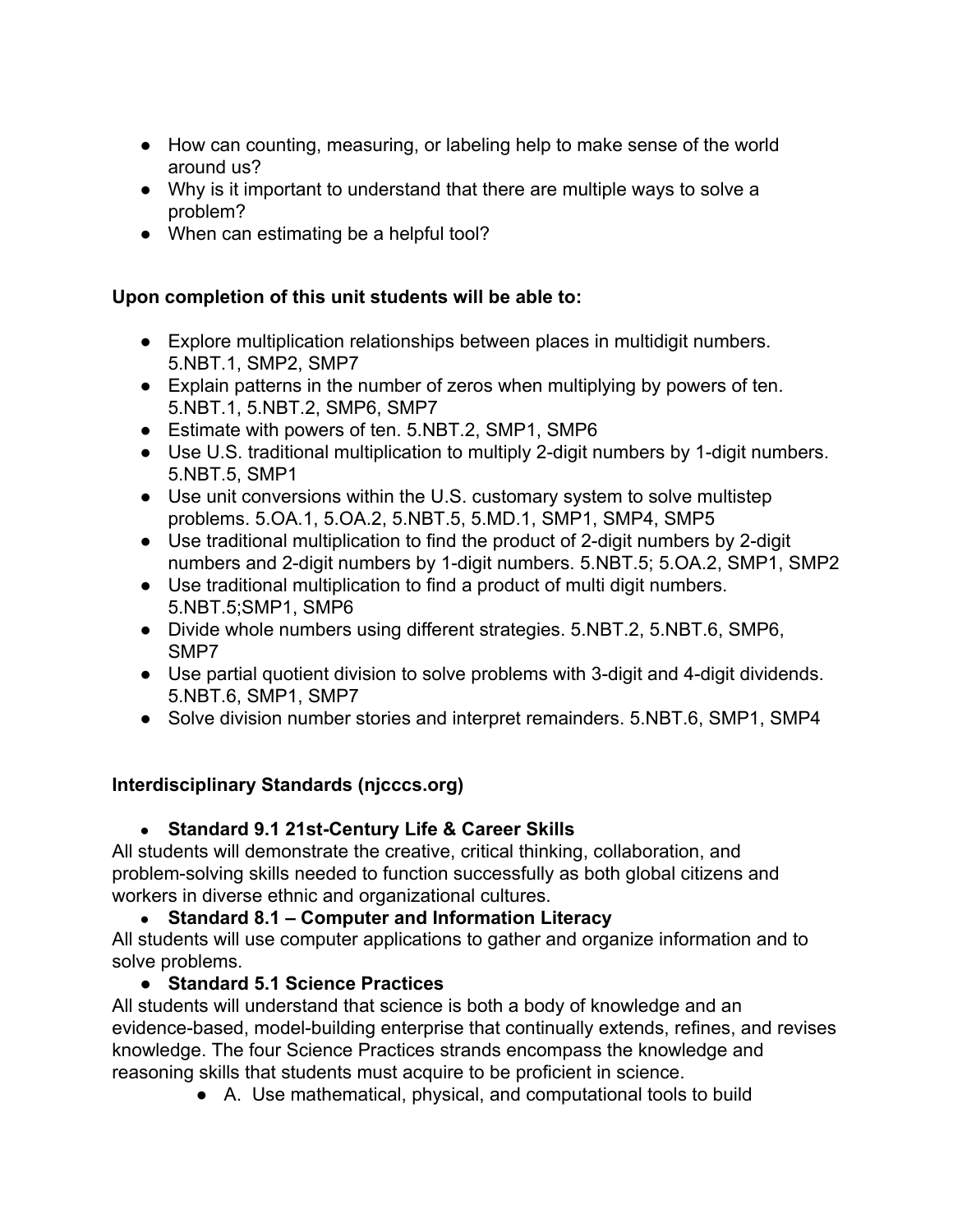conceptual-based or evidence-based models and to pose theories.

● B**.** Generate Scientific Evidence through Active Investigations**:** Students master the conceptual, mathematical, physical, and computational tools that need to be applied when constructing and evaluating claims.

# **Activities – include 21 st Century Technologies:**

- Mental math and fluency review
- Spiral practice using Math Boxes
- Completing Math Journal pages
- Drawing Area Models
- Completing Home Links
- Playing EM games (tactile or online)
	- -Number Top-It
		- -High Number Toss
		- -Power Up
		- -Multiplication Top-It: Extended Facts
		- -Multiplication Top-It: Larger Numbers
		- -Baseball Multiplication
		- -Prism Pile-Up
		- -Multiplication Bull's Eye
		- -Multiplication Wrestling
		- -Name That Number
		- -Division Dash
		- -Division Arrays
		- -Division Top-It: Larger Numbers
	- -Buzz
	- -24
- Utilizing the Student Reference Book
- Using Activity Cards for:
	- -Calculating to Explore Place-Value Relationships
	- -Practicing Multiplication Strategies
	- -Creating and Solving Silly Number Stories
	- -Converting Units
	- -Practicing US Traditional Multiplication
	- -Renaming Dividends to Divide Mentally
	- -Dividing with Lists of Multiples
	- -Interpreting Remainders in Division Number Stories
- Utilizing the EM website
- Practicing skills on Study Island and Khan Academy

### **Enrichment Activities**:

● Exploring Base-5 Place Value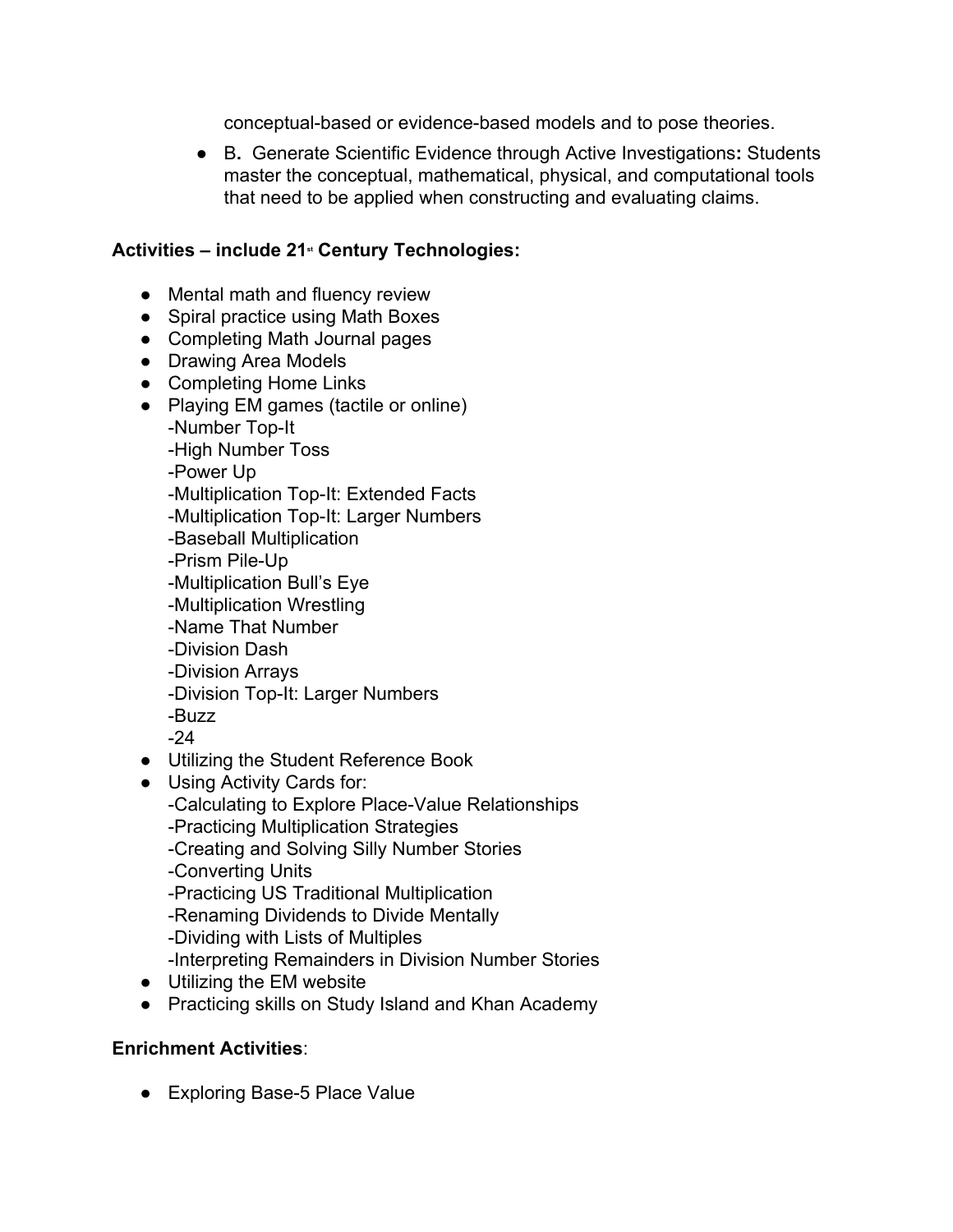- Solar System Sightseeing using Powers of Ten
- Freight Train Wrap Around
- Multiplying Larger Numbers using US Traditional Multiplication
- Using Place Value to Multiply
- Writing Unit Conversion Number Stories; Multiplication Number Stories, Division Number Stories
- Using the Egyptian Multiplication Strategy
- Comparing Multiplication Strategies
- Estimating how long it would take to tap a desk one million times
- Exploring other Division Strategies
- Dividing to Convert Units of Length
- Exploring Life Spans
- Writing Division Number Stories
- Solving Word Problems:Continental Math

#### **Methods of Assessments/Evaluation:**

- Study Island
- Online or paper tests/quizzes
- Exit slips
- Thumbs up/down
- Dry erase boards
- Find the mistake/error analysis
- Poster
- Math Journal
- Project
- Classwork
- Homework
- Self-assessment
- Observation
- Center/workstation activities
- Open-ended questions
- Verbal assessment

#### **Resources/Including Online Resources**

- Online textbook information
- Teacher webpage
- Khan Academy
- Study Island
- Maths Mansion
- Discovery Education
- BrainPOP
- Study Jams
- Illustrative Mathematics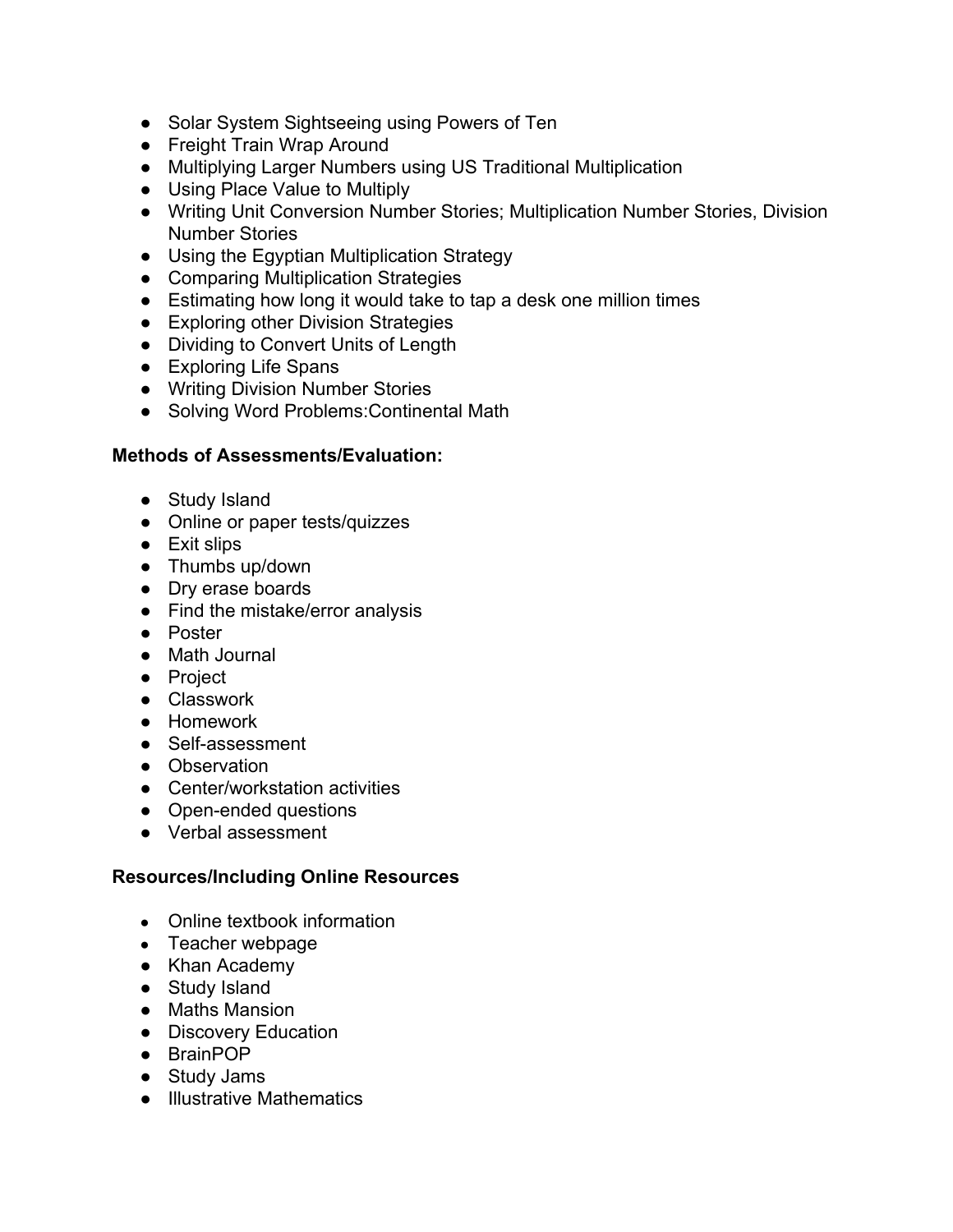- Math Antics
- Mr. Nussbaum
- Common Core Math 4Today
- YouCubed

# **Unit 3: Fraction Concepts, Addition and Subtraction**

#### **Approximate # Of Weeks: 4 weeks**

#### **Essential Questions:**

- How do operations affect numbers?
- How can using number relationships help you solve addition and subtraction problems for two digit and three-digit numbers?
- How does your knowledge of multiplication facts help you to solve problems?
- How can a remainder be applied to a real world context?

### **Upon completion of this unit students will be able to:**

- Solve division number stories that lead to fractional answers. 5.NF.3, SMP3, SMP4
- Solve division number stories and write number models to build an understanding of fractions as division. 5.NF.3, SMP4, SMP7, SMP7
- Apply understanding of fractions as division to report remainders and fractions. 5.NBT,6, 5.NF.3, SMP1, SMP6, SMP8
- Use number lines to represent, compare and rename fractions. 5.NF.2, 5.NF.3, SMP2, SMP5
- Use fraction number sense to estimate and assess the reasonableness of answers to fraction addition and subtraction problems. 5.NF.2, SMP1, SMP,2, SMP3
- Use benchmarks to estimate sums and differences of fractions. 5.NF.2, SMP2, SMP3
- Rename mixed numbers and fractions greater than one by composing and breaking apart wholes. 5.NF.3, SMP1, SMP3, SMP5
- Use strategies to add and subtract fractions and mixed numbers. 5.NF.2, SMP1, SMP4, SMP5
- Use manipulatives to generate equivalent fractions and add fractions. 5.NF.2, SMP1, SMP4, SMP5
- Solve fraction number stories. 5.NF.1, 5.NF.2, 5.NF.3, SMP1, SMP4
- Solve fraction-of problems. 5.NF.4, 5.NF.4.a, 5.NF.6, SMP1, SMP2, SMP3, SMP6

# **Interdisciplinary Standards (njcccs.org)**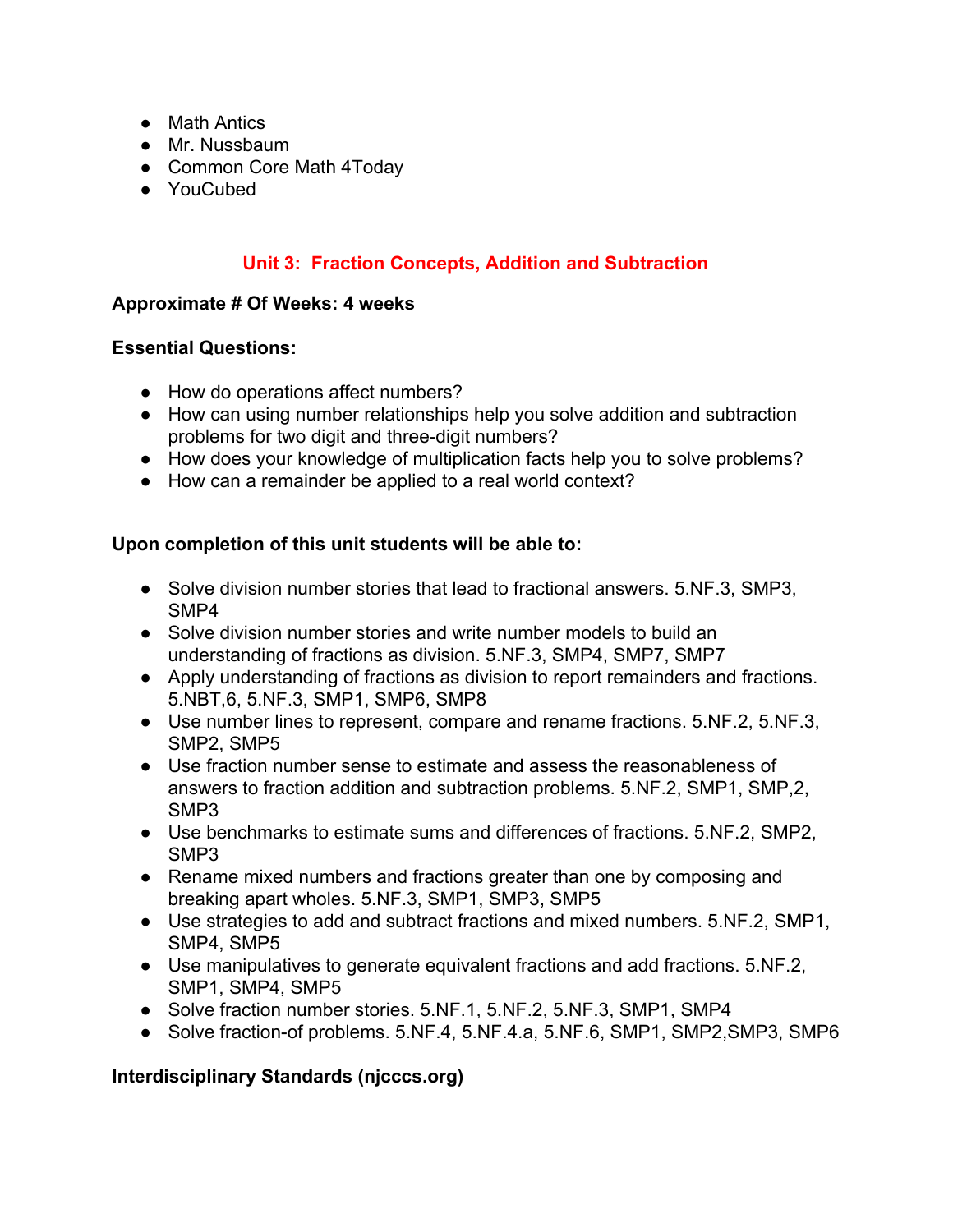### ● **Standard 9.1 21st-Century Life & Career Skills**

All students will demonstrate the creative, critical thinking, collaboration, and problem-solving skills needed to function successfully as both global citizens and workers in diverse ethnic and organizational cultures.

## ● **Standard 8.1 – Computer and Information Literacy**

All students will use computer applications to gather and organize information and to solve problems.

# ● **Standard 6.3 Active Citizenship in the 21 st Century**

All students will acquire the skills needed to be active, informed citizens who value diversity and promote cultural understanding by working collaboratively to address the challenges that are inherent in living in an interconnected world.

# **Activities – include 21 st Century Technologies:**

- Mental math and fluency review
- Spiral practice using Math Boxes
- Completing Math Journal pages
- Drawing Area Models
- Completing Home Links
- Playing EM games (tactile or online) -Power-Up -Prism Pile-Up -Multiplication Top-It: Larger Numbers -Build-It -Fraction Spin -Rename That Mixed Number -Division Dash -Fraction Capture -Fraction Of -Number Top-It
- Utilizing the Student Reference Book
- Using Activity Cards for:
	- -Solving More Fair Share Stories
	- -Writing Number Stories from Fractional Answers
	- -Remainder Tic-Tac-Toe
	- -Renaming and Comparing Fractions and Mixed Numbers
	- -Identifying Unreasonable Answers
	- -Renaming Mixed Numbers
	- -Solving Fraction Number Stories
	- -Finding Fraction Problems That Do Not Belong
	- -Breaking Apart Fractions
	- -Making Minestrone
	- -Solving Fraction-Of Problems
- Utilizing the EM website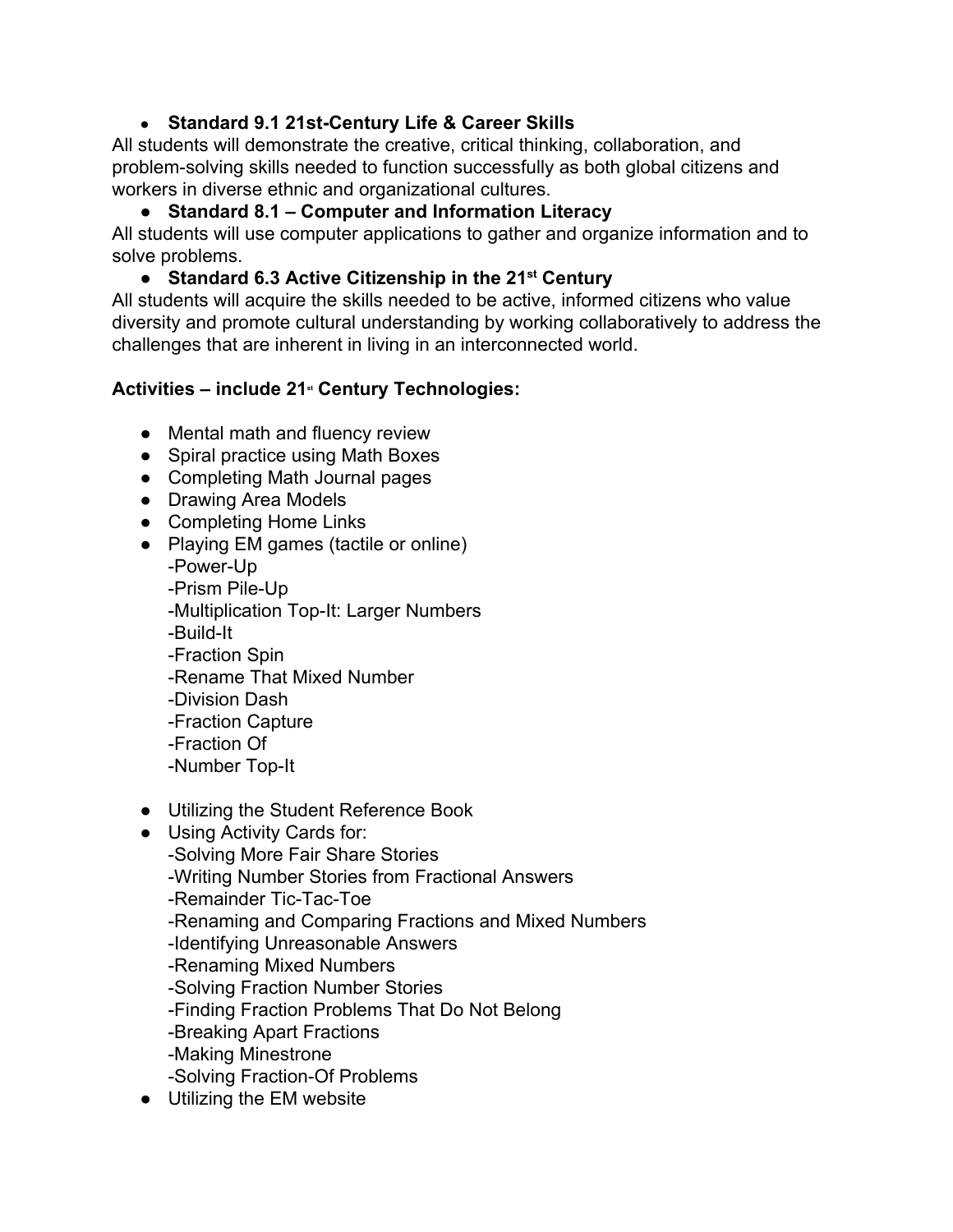● Practicing skills on Study Island and Khan Academy

#### **Enrichment Activities**:

- Looking for Patterns in Fair Share Number Stories
- Exploring Relationships in Number Stories
- Sharing a Cost
- Exploring Fractions on a Ruler
- Playing Fractions Top-It
- Writing Fraction Stories
- Finding Fractions that Sum to One
- Playing break It Up!
- Working Backward to Write Fraction Number Stories
- Interpreting Representations
- Adjusting Recipes
- Solving Word Problems:Continental Math

### **Methods of Assessments/Evaluation:**

- Study Island
- Online or paper tests/quizzes
- Exit slips
- Thumbs up/down
- Dry erase boards
- Find the mistake/error analysis
- Poster
- Math Journal
- Project
- Classwork
- Homework
- Self-assessment
- Observation
- Center/workstation activities
- Open-ended questions
- Verbal assessment

### **Resources/Including Online Resources**

- Online textbook information
- Teacher webpage
- Khan Academy
- Study Island
- Maths Mansion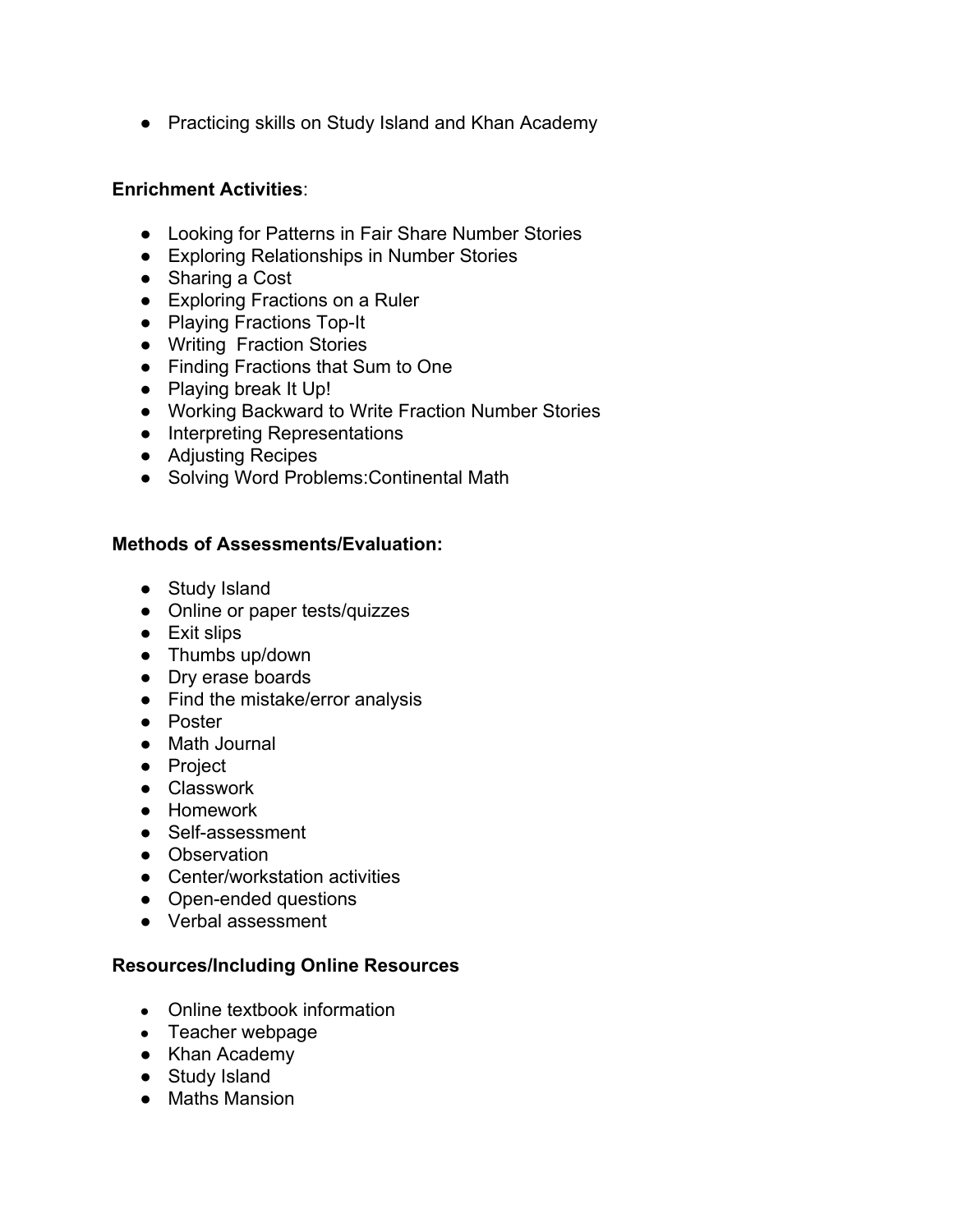- Discovery Education
- BrainPOP
- Study Jams
- Illustrative Mathematics
- Math Antics
- Mr. Nussbaum
- Common Core Math 4Today
- YouCubed

#### **Unit 4: Decimal Concepts; Coordinate Grids**

#### **Approximate # Of Weeks: 4 weeks**

#### **Essential Questions:**

- How are fractions, decimals, and percents related to one another?
- How do mathematical ideas interconnect and build on one another to produce a coherent whole?
- How can counting, measuring, or labeling help to make sense of the world around us?
- How can the collection, organization, interpretation, and display of data be used to answer questions?

#### **Upon completion of this unit students will be able to:**

- Extend place-value patterns to decimals and practice reading and writing decimals to thousandths. 5.NBT.1, 5.NBT.3, SMP2, SMP6, SMP7
- Represent decimals to the thousandths place using base-10 numerals, number names, fractions and thousandths grids. 5.NBT.1, 5.NBT.3, SMP2
- Use expanded form for decimals. 5.NBT.1, 5.NBT.3, SMP2
- Use place-value strategies to compare decimals to the thousandths. 5.NBT.1, 5.NBT.3, SMP1, SMP2, SMP7
- Use number lines to round decimals to a given place. 5.NBT.1, 5.NBT.3, 5.NBT.4,SMP2, SMP8
- Use ordered pairs to plot and identify points. 5.G1, SMP2, SMP6
- Plot points on a coordinate grid. 5. G1,, 5.G2, SMP4, SMP6
- Represent mathematical problems on a coordinate grid; apply rules to ordered pairs. 5.NF.5, 5.G.1, 5.G.2, SMP3, SMP6, SMP8
- Develop and apply a rule to enlarge a picture on a coordinate grid; critique others' work. 5.G.1, 5.G.2, SMP1, SMP2, SMP5, SMP8
- Shade grids to represent and solve decimal addition and subtraction problems. 5.NBT.3, 5. NBT.7, SMP2, SMP6
- Solve addition and subtraction problems with decimals. 5.NBT.4, 5.NBT.7, SMP1, SMP6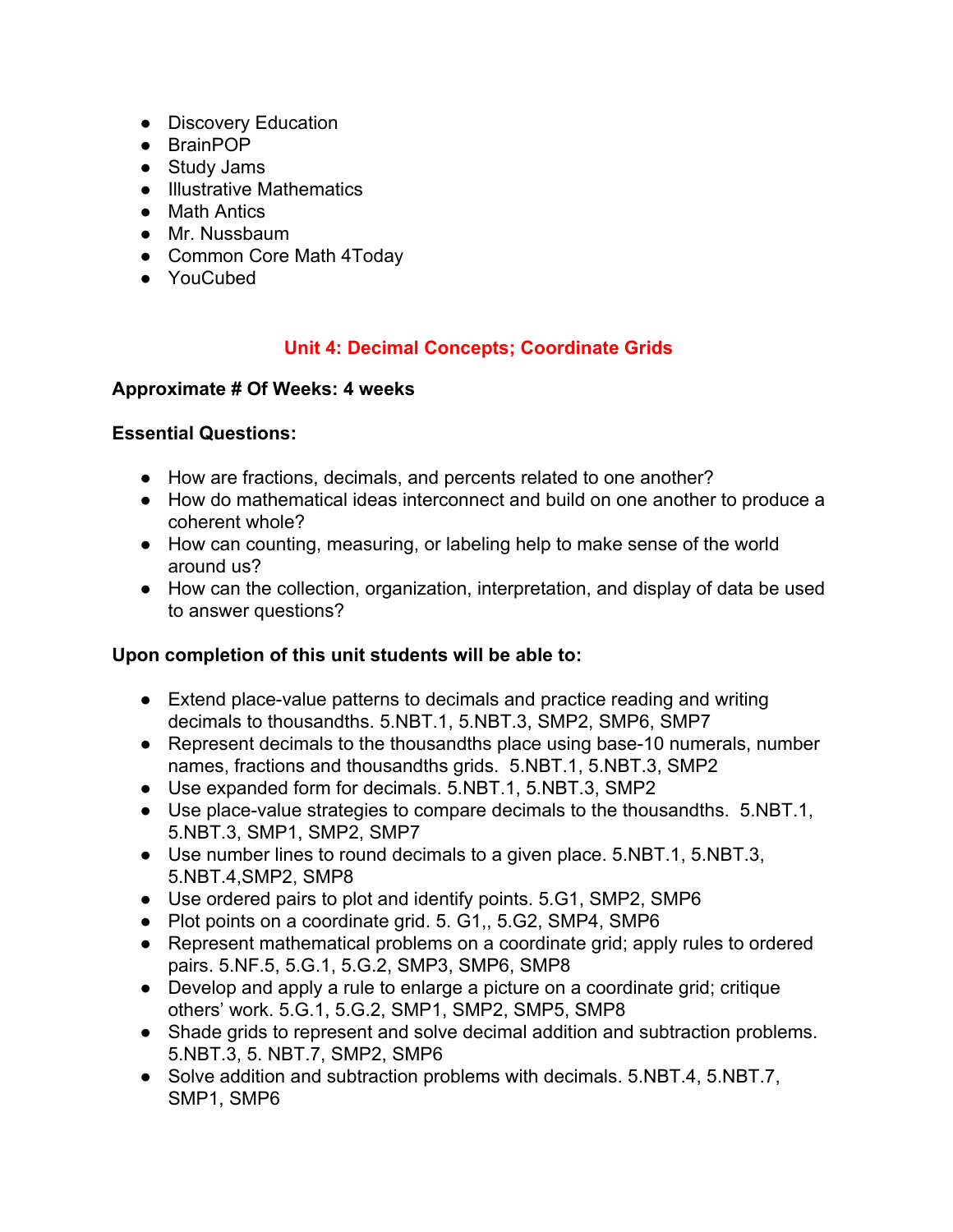● Use decimal concepts to add and subtract money. 5.NBT.7, SMP1, SMP4, SMP6

### **Interdisciplinary Standards (njcccs.org)**

### ● **Standard 9.1 21st-Century Life & Career Skills**

All students will demonstrate the creative, critical thinking, collaboration, and problem-solving skills needed to function successfully as both global citizens and workers in diverse ethnic and organizational cultures.

**● Standard 9.3 - Career Awareness, Exploration, and Preparation** All students will apply knowledge about and engage in the process of career awareness, exploration, and preparation in order to navigate the globally competitive work environment of the information age.

### **● Standard 8.1 – Computer and Information Literacy**

All students will use computer applications to gather and organize information and to solve problems.

# **● Standard 8.2 – Technology Education**

All students will develop an understanding of the nature and impact of technology, engineering, technological design, and the designed world as they relate to the individual, society, and the environment.

# **● Standard 6.3 Active Citizenship in the 21 st Century**

All students will acquire the skills needed to be active, informed citizens who value diversity and promote cultural understanding by working collaboratively to address the challenges that are inherent in living in an interconnected world.

### **● Standard 5.1 Science Practices**

All students will understand that science is both a body of knowledge and an evidence-based, model-building enterprise that continually extends, refines, and revises knowledge. The four Science Practices strands encompass the knowledge and reasoning skills that students must acquire to be proficient in science.

- A. Use mathematical, physical, and computational tools to build conceptual-based or evidence-based models and to pose theories.
- B**.** Generate Scientific Evidence through Active Investigations**:** Students master the conceptual, mathematical, physical, and computational tools that need to be applied when constructing and evaluating claims.

# **Activities – include 21 st Century Technologies:**

- Mental math and fluency review
- Spiral practice using Math Boxes
- Completing Math Journal pages
- Completing Home Links
- Playing EM games (tactile or online) -Fraction Of -Fraction Capture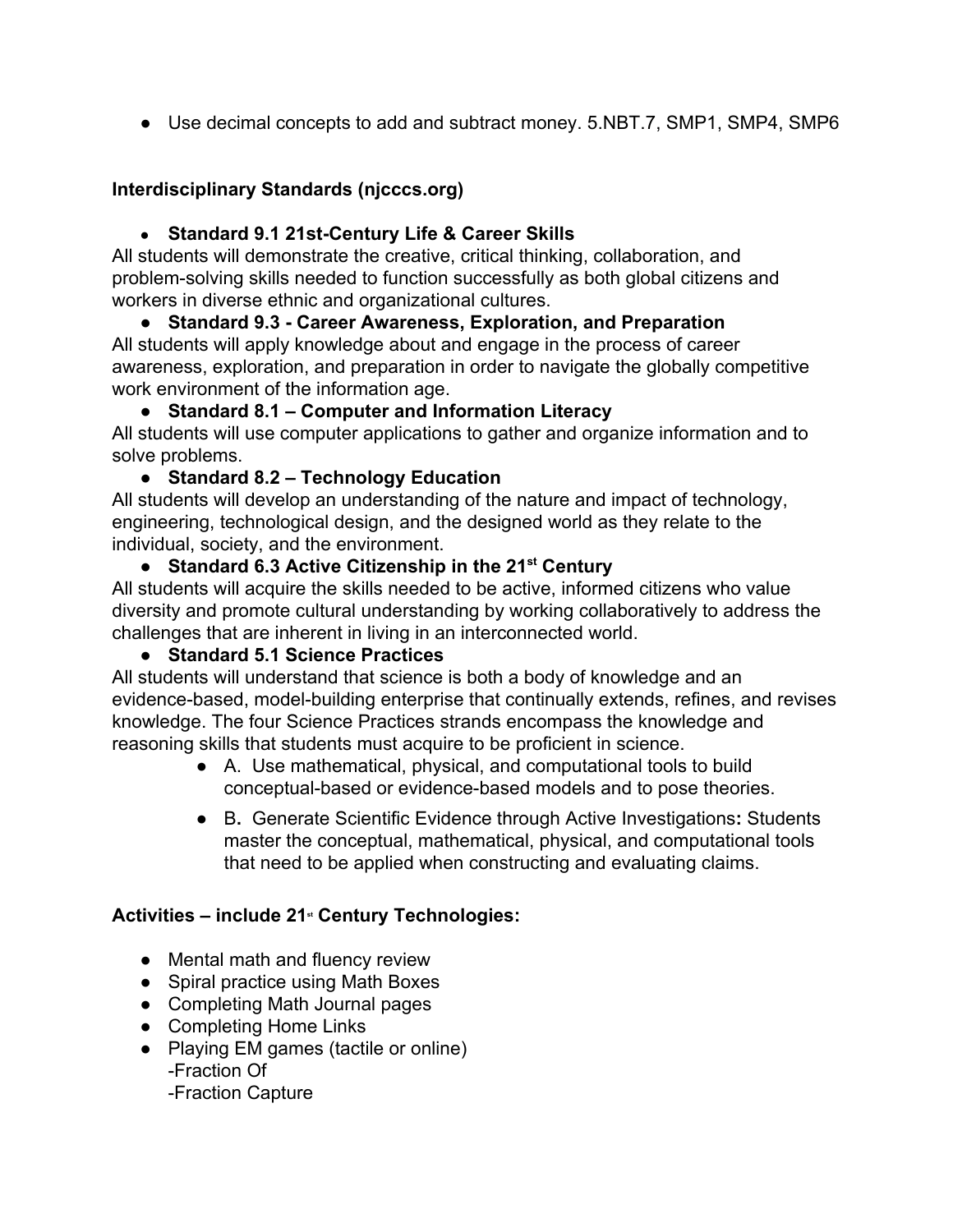-Decimal Top-It -Rename that Mixed Number -Over and Up Squares -Hidden Treasure -High Number Toss -Decimal Top[It: Addition/Subtraction -Spend and Save

- Utilizing the Student Reference Book
- Using Activity Cards for: -Reading and Writing Decimals -Representing Decimals with Thousandths Grids -Using Expanded Form -Spinning to Round -Plotting Your Initials -Playing Blocks to the Target -Plotting a Mystery Word -Interpreting Data from a Grid -Solving More Decimal Addition and Subtraction Problems with Grids -Adding and Subtracting Money Amounts
- Utilizing the EM website
- Practicing skills on Study Island and Khan Academy
- Develop and Apply a Rule to Enlarge a Picture on a Coordinate Grid; discuss others' rules

#### **Enrichment Activities**:

- Writing Many Names for Decimals
- Exploring Decimals with Metric Units
- Exploring Decimals through Millionths
- Exploring Batting Averages
- Rounding Repeating Decimals
- Creating Designs with Decimal Coordinates
- Using Latitude and Longitude
- Connect Dots Partner Challenge
- Finding Rules for Graphs
- Writing Decimal Addition and Subtraction Fact Families
- Adding Times; Making a Big Difference
- Spend and Save

#### **Methods of Assessments/Evaluation:**

- Study Island
- Online or paper tests/quizzes
- Exit slips
- Thumbs up/down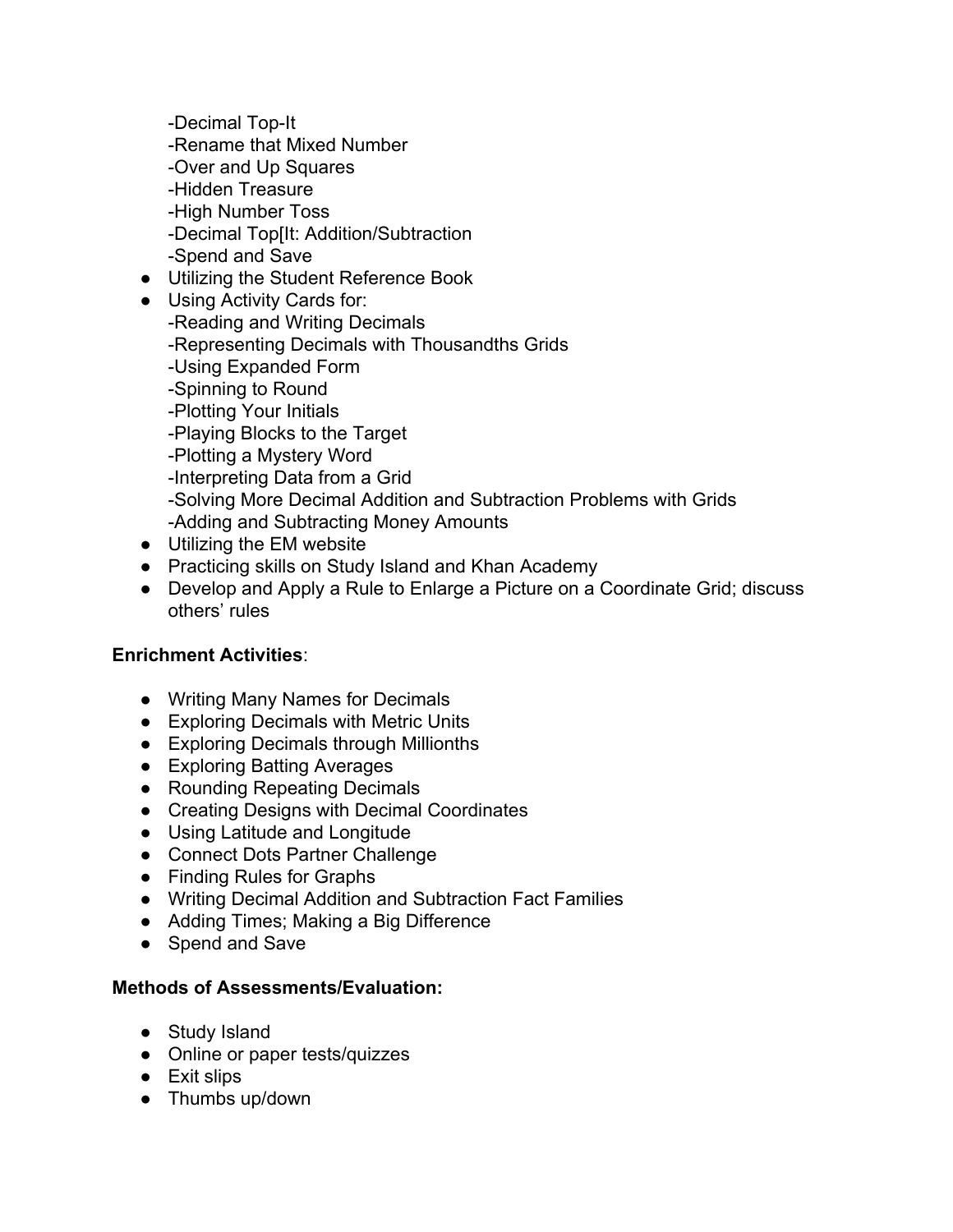- Dry erase boards
- Find the mistake/error analysis
- Poster
- Math Journal
- Project
- Classwork
- Homework
- Self-assessment
- Observation
- Center/workstation activities
- Open-ended questions
- Verbal assessment

#### **Resources/Including Online Resources**

- Online textbook information
- Teacher webpage
- Khan Academy
- Study Island
- Maths Mansion
- Discovery Education
- BrainPOP
- Study Jams
- Illustrative Mathematics
- Math Antics
- Mr. Nussbaum
- Common Core Math 4Today
- YouCubed

### **Unit 5: Operations with Fractions**

#### **Approximate # Of Weeks: 5 weeks**

#### **Essential Questions:**

- How do operations with fractions help us solve everyday problems?
- What is the relationship between improper fractions and mixed numbers?
- Why is finding a common denominator important?
- Why does the multiplication of fractions algorithm work?
- How do mathematical ideas interconnect and build on one another to produce a coherent whole?

### **Upon completion of this unit students will be able to:**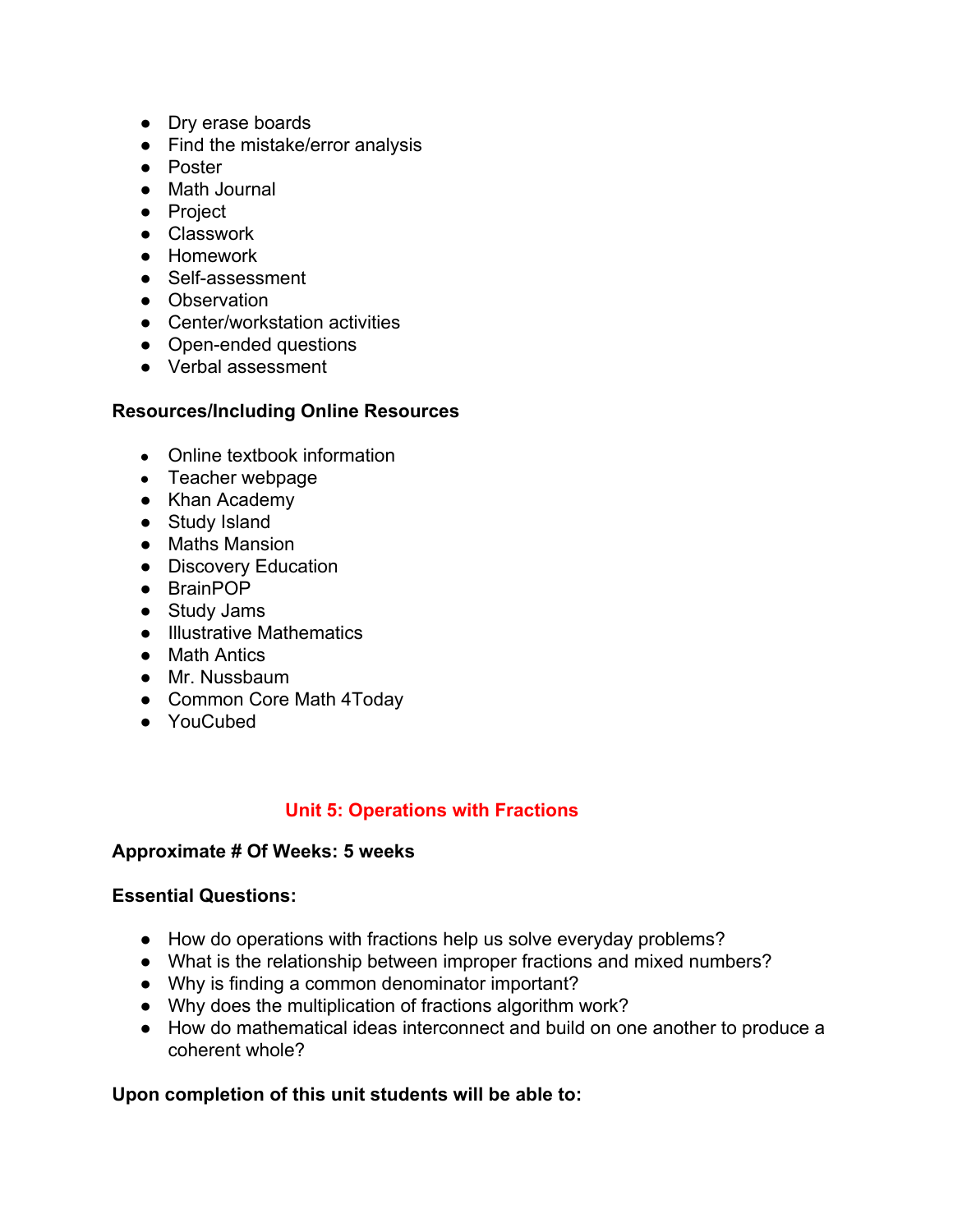- Use equivalent fractions to find common denominators and solve problems. 5.NF.1, 5.NF.2, SMP1, SMP2, SMP7
- Use strategies for finding common denominators and us them to add and subtract fractions. 5.NF.1, SMP1, SMP7
- Solve problems involving the addition of fractions and mixed numbers. 5.NF.1, 5.NF.2, SMP1, SMP6
- Solve problems involving the subtraction of fractions and mixed numbers. 5.NF.1, 5.NF.2, SMP1, SMP2, SMP6
- Solve fraction-of problems and connect these problems to multiplication of fractions by whole numbers. 5.NF.4, 5.NF.4a, 5.NF.5, 5.NF.5a, 5 NF.5b, 5.NF.6, SMP3, SMP7, SMP8
- Discuss and apply strategies for multiplying fraction by whole numbers. 5.NF.3, 5.NF.4, 5.NF.4a, 5.NF.5, 5.NF.5a, 5.NF.6, SMP1, SMP3, SMP7
- Apply and extend understanding of finding fractions of whole numbers to find fractions of fractions. 5.NF.4,, 5.NF.4a, 5.NF.4b, 5.NF.6, SMP1, SMP4
- Use area models to find fraction products. 5.NF.4, 5.NF.4a, 5.NF.4b, 5.NF.5, 5.NF.5b, SMP2, SMP6
- Use area models to understand and apply an algorithm for fraction multiplication. 5.NF.4, 5.NF.4b, 5.NF.5, 5.NF.5a, 5.NF.5b, 5.NF6, SMP2, SMP3, SMP8
- Solve fraction number stories by interpreting drawings that model the situation. 5.NF.4, 5.NF.4a, 5.NF.4b, 5.NF.6, SMP1. SMP2, SMP4
- Relate the multiplication rule for equivalent fractions to the effect of multiplying by one. 5NF.3, 5.NF.4, 5.NF.5, 5.NF.5a, 5.NF.5b, SMP6, SMP7, SMP8
- Create story contexts for fraction multiplication problems. 5.NF.4, 5.NF.4a, 5.NF.4b, 5.NF.5, 5.NF.5a, 5.NF.5b, 5.NF.6, SMP1, SMP2, SMP4
- Use visual models to divide unit fractions by whole numbers. 5.NF.3, 5.NF.7, 5.NF.7a, 5.NF.7c, SMP1, SMP4
- Use visual models to divide whole numbers by unit fractions. 5.NF.7, 5.NF.7b, 5.NF.7c, SMP3, SMP4

# **Interdisciplinary Standards (njcccs.org)**

# ● **Standard 9.1 21st-Century Life & Career Skills**

All students will demonstrate the creative, critical thinking, collaboration, and problem-solving skills needed to function successfully as both global citizens and workers in diverse ethnic and organizational cultures.

# **● Standard 8.1 – Computer and Information Literacy**

All students will use computer applications to gather and organize information and to solve problems.

# **● Standard 8.2 – Technology Education**

All students will develop an understanding of the nature and impact of technology, engineering, technological design, and the designed world as they relate to the individual, society, and the environment.

**● Standard 6.3 Active Citizenship in the 21 st Century**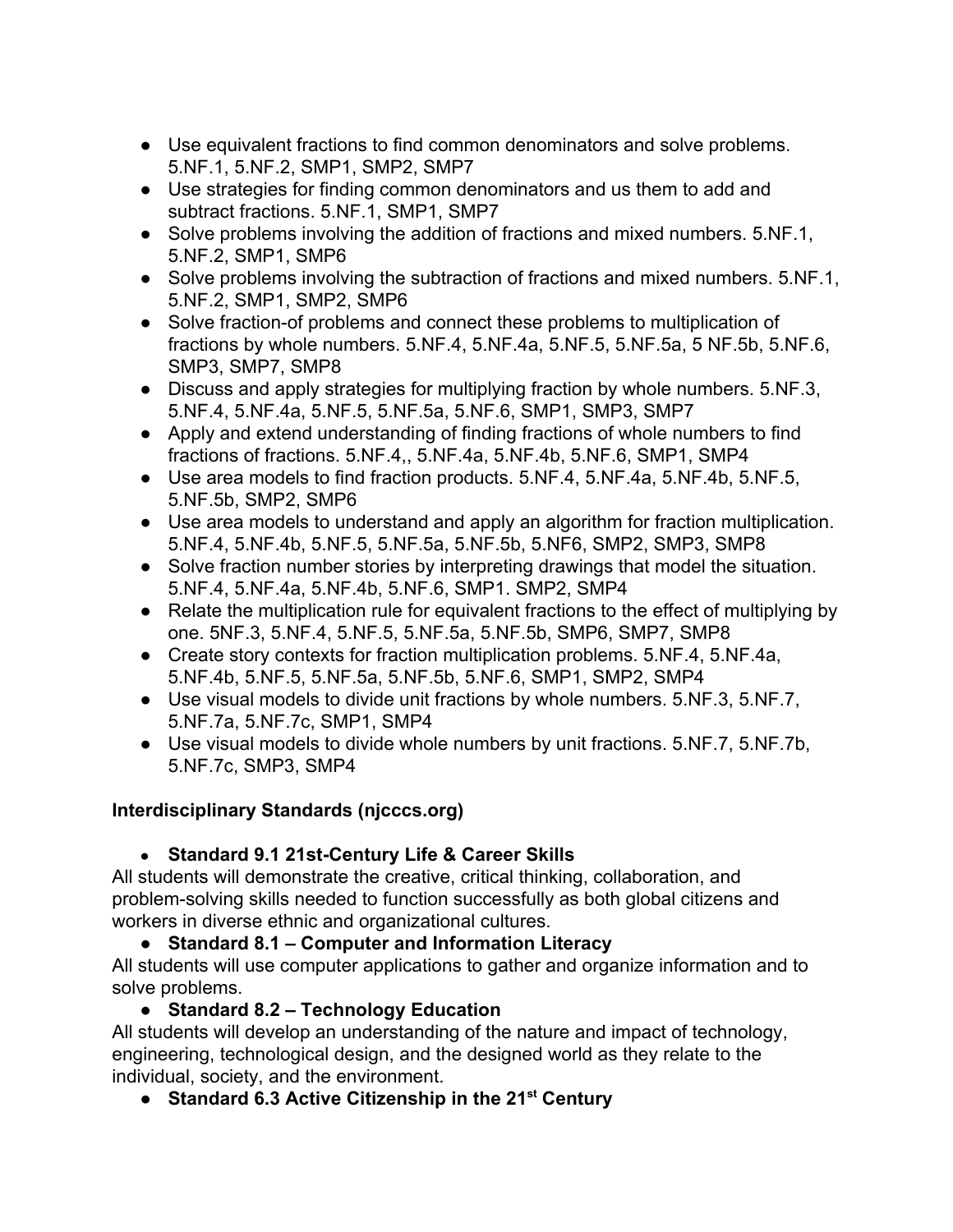All students will acquire the skills needed to be active, informed citizens who value diversity and promote cultural understanding by working collaboratively to address the challenges that are inherent in living in an interconnected world.

# **Activities – include 21 st Century Technologies:**

- Mental math and fluency review
- Spiral practice using Math Boxes
- Completing Math Journal pages
- Creating area models and visual representations
- Discussing strategies for problem solving
- Completing and critiquing open-response problems
- Completing Home Links
- Using Activity Cards for:
	- -Finding a Common Denominator
	- -Four-in-a-Row Fraction Addition
	- -Three-in-a-Row Fraction Subtraction
	- -Fraction-Of Problems
	- -Multiplying whole Numbers and Fractions
	- -Finding Fractions of Fractions
	- -Using Area Models to Multiply Fractions
	- -Using an Algorithm to Multiply Fractions
- Playing EM games (tactile and/or online):
	- -Decimal Top-It: Subtraction
	- -Hidden Treasure
	- -Buzz or Bizz-Buzz
	- -Decimal Top-It: Addition
	- -Fraction Of
	- -Fraction/Whole Number Top-It
	- -Division Top-It: LArger Numbers
	- -Multiplication Top-It: Larger Numbers
	- -Fraction Top-It: Addition
	- -Spend and Save
- Utilizing the Student Reference Book
- Utilizing the Everyday Math website
- Practicing skills on Study Island and Khan Academy

### **Enrichment Activities:**

- Finding Recipe Equivalents
- Playing Build-It with Common Denominators
- Exploring a Pattern for Fraction Addition
- Exploring a Pattern for Fraction Subtraction
- Fill-in-the-blank Fraction-Of Problems
- Predicting Sizes of Products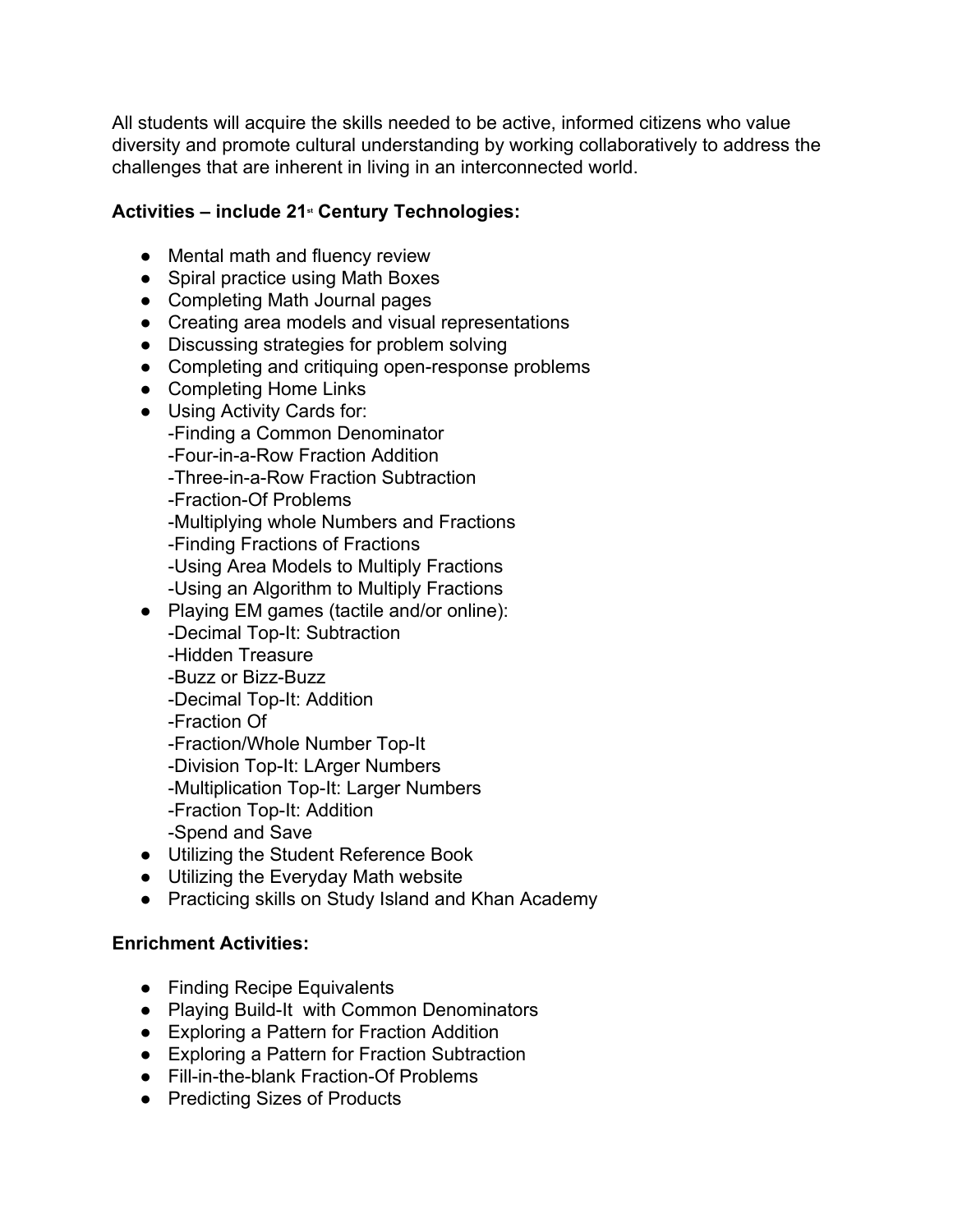- Solving a Multistep Fraction-Of Problem
- Designing a Community Park
- Multiplying Fractions Greater than 1
- Explaining a Division Rule for Equivalent Fractions
- Comparing Story Contexts
- Exploring Division with Non-Unit Fractions
- Dividing Fractions by Fraction
- Completing and discussing Continental Math problems

#### **Methods of Assessments/Evaluation:**

- Study Island
- Online or paper tests/quizzes
- Exit slips
- Thumbs up/down
- Dry erase boards
- Find the mistake/error analysis
- Poster
- Math Journal
- Project
- Classwork
- Homework
- Self-assessment
- Observation
- Center/workstation activities
- Open-ended questions
- Verbal assessment

#### **Resources/Including Online Resources**

- Online textbook information
- Teacher webpage
- Khan Academy
- Study Island
- Maths Mansion
- Discovery Education
- BrainPOP
- Study Jams
- Illustrative Mathematics
- Math Antics
- Mr. Nussbaum
- Common Core Math 4Today
- YouCubed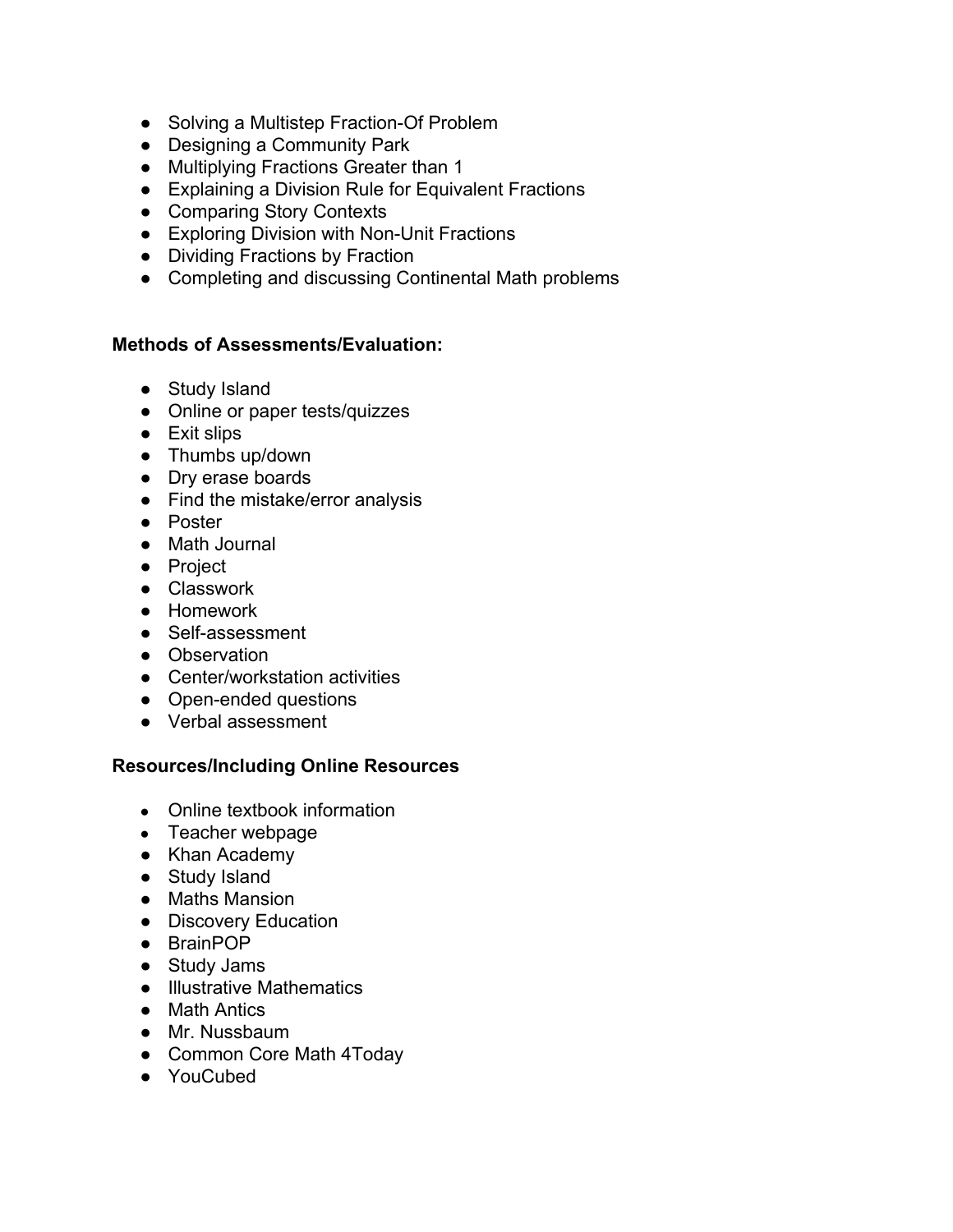## **Unit 6: Investigations in Measurement: Decimal Multiplication and Division**

#### **Approximate # Of Weeks: 4 weeks**

#### **Essential Questions:**

- How can graphing coordinates relate to real world situations?
- How does measurement help solve problems?
- How can understanding units of measurement help you in everyday life?
- What are real world situations when decimals are used to represent numbers?
- How does multiplication and division of decimals compare to the same operations on whole numbers?

#### **Upon completion of this unit students will be able to:**

- Use a calculator to multiply and divide decimals by powers of 10; describe and explain patterns in placement of the decimal point. 5.NBT.1, 5.NBT.2, 5.NBT.3, 5.NBt.3a, SMP6, SMP7, SMP8
- Use patterns to multiply and divide decimals by powers of-10 while playing Exponent Ball. 5.OA.2,5.NBT.1, 5.NBT.2, 5.NBT.3, 5.NBT.3b, SMP1, SMP6, SMP7
- Apply understanding of multiplication and division by powers of 10 to convert measurements in metric units. 5.NBT.2, 5.MD.1, SMP1, SMP7, SMP8
- Create line plots to display measurement data in fractions of a unit, using operations with fractions to solve problems based on the information in the line plots. 5.NF.1, 5.NF.2, 5.MD.1, 5.MD.2, AMP4, SMP6
- Use information presented in line plots to solve problems, including problems about redistributing measurement data. 5.NBT.6, 5.NBT.2, 5.MD.2, SMP4, SMP7, SMP8
- Apply knowledge of volume concepts to calculate the volume of a building. 5.MD.3, 5.MD.5, 5.MD.5b, 5. MD.5c, SMP1, SMP6
- Use displacement to measure the volume of objects. 5.MD.3, 5.MD.4, 5.MD.5, 5. MD.5b, SMP1, SMP5, SMP6
- Use estimation and number sense to predict the relative size of decimal products and quotients. 5.OA.2, 5.NBT.7, 5.NF.5, 5.NF.5a, 5.NF.5b, SMP1, SMP3, SMP8
- Use two strategies for solving decimal multiplication problems. 5.NBT.2, 5.NBT.5, 5.NBT.7, SMP1, SMP7
- Solve a multi-step number story using decimals and explain strategies and solutions. 5.NBT.2, 5.NBT.5, 5.NBT.7, SMP1, SMP4, SMP6
- Discuss how estimation can be used to place the decimal point when dividing decimals by whole numbers. 5.NBT.6, 5.NBT.7, SMP1, SMP3, SMP6
- Create equivalent problems to solve division problems involving decimal dividends and divisors. 5.NBt.1, 5.NBT.6, 5.NBT.7, 5.NF.3, SMP1, SMP7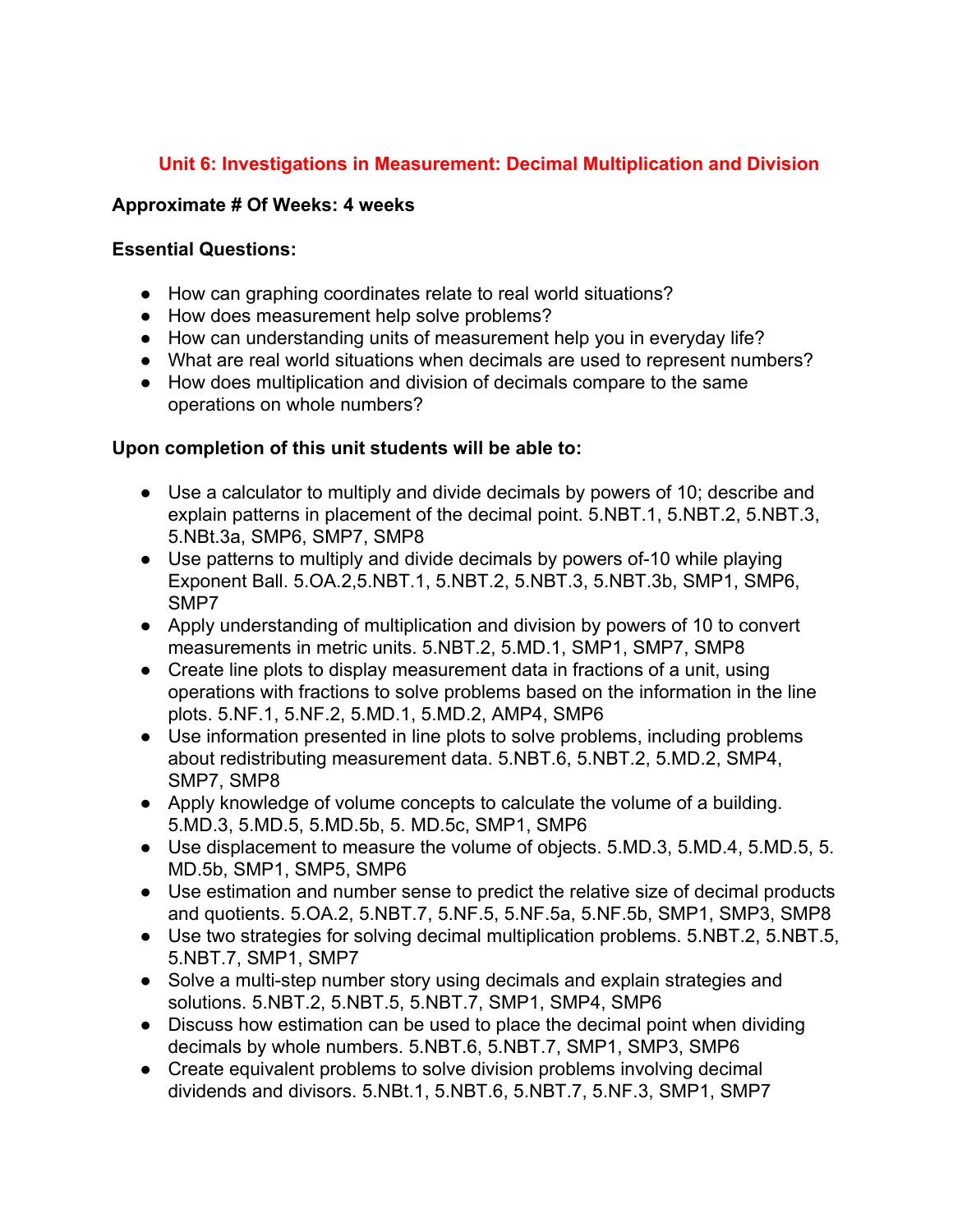● Collect data and create a line plot, computing with decimals to identify typical responses and estimate total class response. 5.OA.1, 5.NBT.3, 5.NBT.3b, 5.NBT.7, 5.MD.2, SMP1, SMP4, SMP5

# **Interdisciplinary Standards (njcccs.org)**

# ● **Standard 9.1 21st-Century Life & Career Skills**

All students will demonstrate the creative, critical thinking, collaboration, and problem-solving skills needed to function successfully as both global citizens and workers in diverse ethnic and organizational cultures.

**● Standard 9.3 - Career Awareness, Exploration, and Preparation** All students will apply knowledge about and engage in the process of career awareness, exploration, and preparation in order to navigate the globally competitive work environment of the information age.

# **● Standard 8.1 – Computer and Information Literacy**

All students will use computer applications to gather and organize information and to solve problems.

# **● Standard 8.2 – Technology Education**

All students will develop an understanding of the nature and impact of technology, engineering, technological design, and the designed world as they relate to the individual, society, and the environment.

# **● Standard 6.3 Active Citizenship in the 21 st Century**

All students will acquire the skills needed to be active, informed citizens who value diversity and promote cultural understanding by working collaboratively to address the challenges that are inherent in living in an interconnected world.

# **● Standard 5.1 Science Practices**

All students will understand that science is both a body of knowledge and an evidence-based, model-building enterprise that continually extends, refines, and revises knowledge. The four Science Practices strands encompass the knowledge and reasoning skills that students must acquire to be proficient in science.

- A. Use mathematical, physical, and computational tools to build conceptual-based or evidence-based models and to pose theories.
- B**.** Generate Scientific Evidence through Active Investigations**:** Students master the conceptual, mathematical, physical, and computational tools that need to be applied when constructing and evaluating claims.

# **Activities – include 21 st Century Technologies:**

- Mental math and fluency review
- Spiral Practice using Math Boxes
- Completing Math Journal pages
- Creating pictorial and 3D representations
- Discussing strategies for problem solving
- Completing and critiquing open-response problems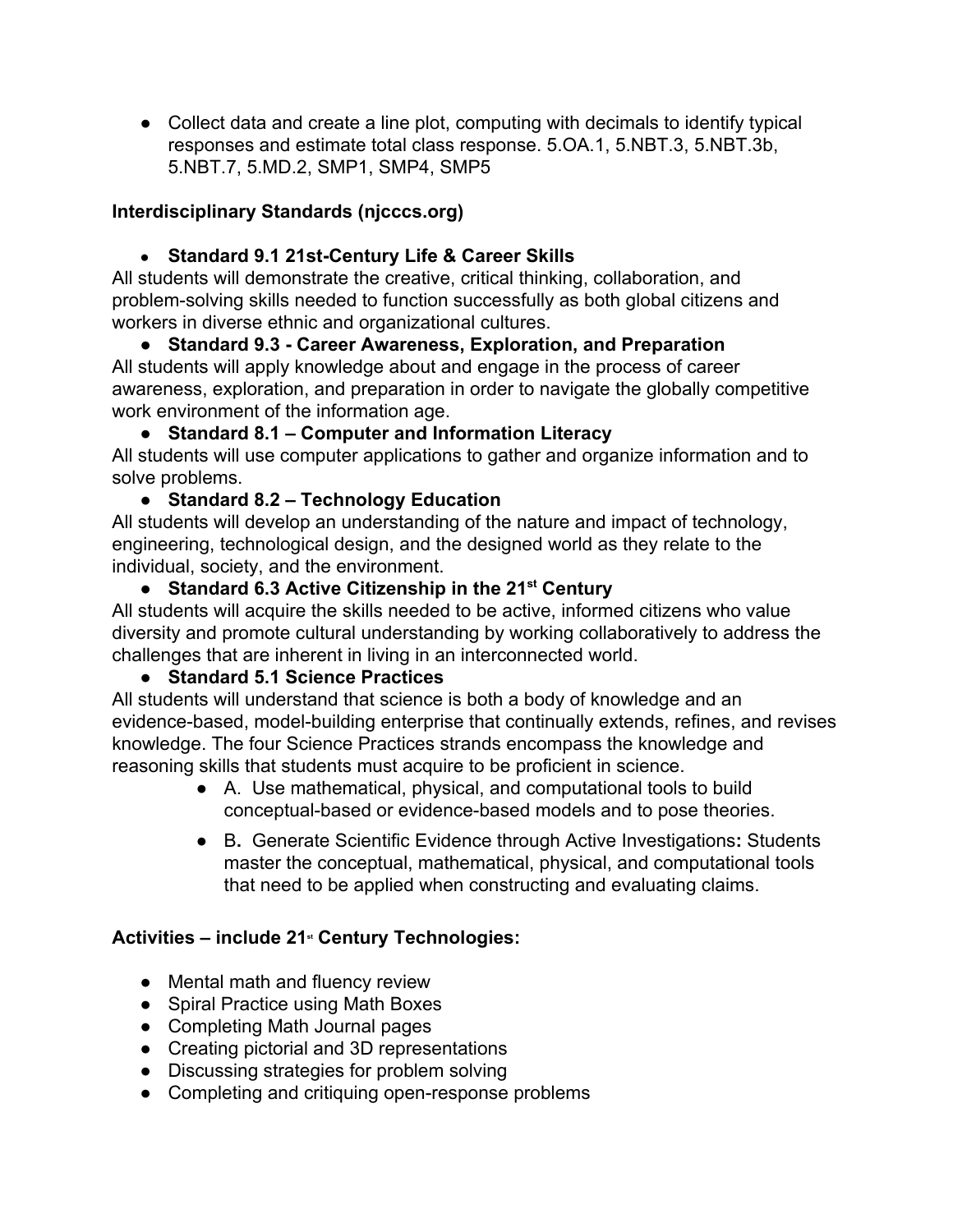- Completing Home Links
- Using Activity Cards for: -Multiplying and Dividing by Powers of 10 -Comparing Animal Weights -Converting Measurements in the Metric System
	- -Line Plot Problems
	- -Practicing Decimal Estimation
	- -Comparing Decimal Products
	- -Dividing Decimals by Whole Numbers
	- -Dividing Decimals by Decimals
- Playing EM games (tactile and/or online):
	- Exponent Ball
	- Decimal Top-It
	- Prism Pile-Up
	- Doggone Decimal
	- Decimal Domination
	- Spend and Save
	- Division Top-It: Larger Numbers
	- Fraction/Whole Number Top-It
- Utilizing the Student Reference Book
- Utilizing the Everyday Math website
- Utilizing Study Island and Khan Academy

#### **Enrichment Activities**:

- Exploring Multiplication with Powers of 10
- Forming Expressions with Powers of 10
- Converting the Distance to the Moon
- Conducting a Measurement Investigation
- Comparing Diving Scores
- Solving a Packaging Problem
- Solving Overflow Problems
- Estimating Decimal Products and Quotients in Number Stories
- Solving Real-World Decimal Multiplication Problems
- Exploring Column Division
- Finding a More Precise Answer
- Collecting and Interpreting Data
- Completing and discussing Continental Math problems

#### **Methods of Assessments/Evaluation:**

- Study Island
- Online or paper tests/quizzes
- Exit slips
- Thumbs up/down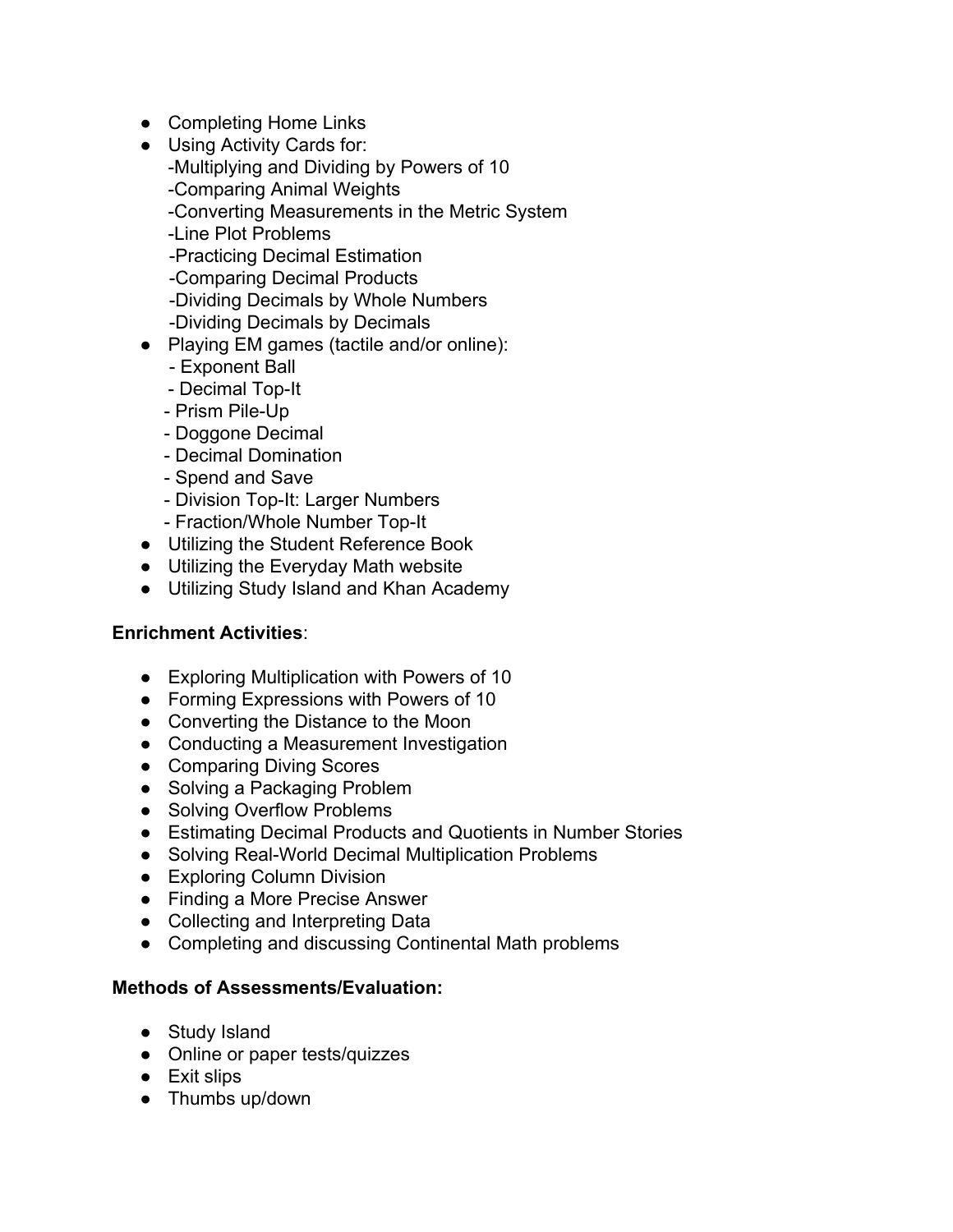- Dry erase boards
- Find the mistake/error analysis
- Poster
- Math Journal
- Project
- Classwork
- Homework
- Self-assessment
- Observation
- Center/workstation activities
- Open-ended questions
- Verbal assessment

#### **Resources/Including Online Resources**

- Online textbook information
- Teacher webpage
- Khan Academy
- Study Island
- Maths Mansion
- Discovery Education
- BrainPOP
- Study Jams
- Illustrative Mathematics
- Math Antics
- Mr. Nussbaum
- Common Core Math 4Today
- YouCubed

### **Unit 7: Multiplication of Mixed Numbers; Geometry; Graphs**

#### **Approximate # Of Weeks: 4 weeks**

#### **Essential Questions:**

- How is the ability to perform operations with fractions (or mixed numbers) relevant to everyday life?
- How can spatial relationships be described by use of geometric language?
- What types of data can be collected to more clearly understand real life situations?
- How can the collection, organization, interpretation, and display of data be used to answer questions?

### **Upon completion of this unit students will be able to:**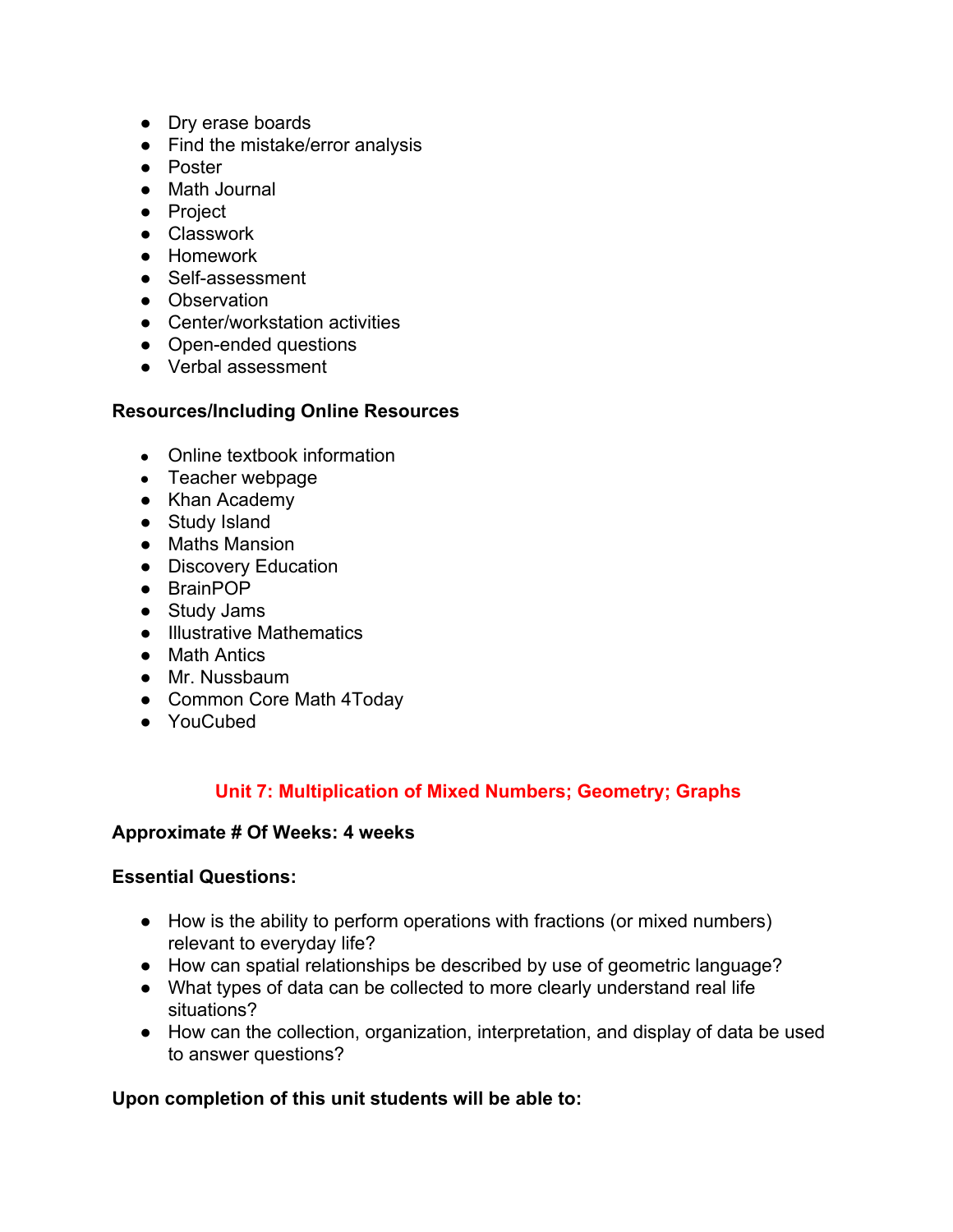- Use area models and partial products to multiply mixed numbers. 5.OA.2, 5.NF.1, 5.NF.4, 5.NF.4a, 5.NF.4b, 5.NF.5, 5.NF.5a, 5.NF.6, SMP2, SMP7
- Multiply mixed numbers by renaming factors and fractions and using a fraction multiplication algorithm. 5.NF.3, 5.NF.4, 5.NF.4a, 5.NF.4b, 5.5.,.5.NF.5a, 5.NF.5b, 5.NF.6, SMP1, SMP2
- Multiply mixed numbers to find the areas of rectangles with fractional side lengths and confirm areas by tiling with squares of unit fraction side lengths. 5.NF.4, 5.NF.4b, 5.NF.6, SMP1, SMP4
- Solve fraction division problems by renaming dividends and divisors with a common denominator. 5.NF.5, 5.NF.5b, 5.NF.7, 5.NF.7a, 5.NF.7b, 5.NF.7c, SMP1, SMP8
- Classify triangles in hierarchy based on properties. 5.G.3, 5.G.4, SMP2, SMP7
- Classify quadrilaterals in a hierarchy based on properties. 5.G.3, 5.G.4, SMP2, SMP7
- Learn a game to practice naming and classifying quadrilaterals based on properties. 5.G.3, 5.G.4, SMP2, SMP7, SMP8
- Create a new hierarchy with given polygons and analyze and discuss other possible hierarchies. 5.G.3, 5.G.4, SMP1, SMP2, SMP6, SMP7
- Organize and represent fractional data on line plots using operations with fractions to solve problems. 5.NF.1, 5.NF.2, 5.NF.4, 5.MD.2, SMP4, SMP6
- Use rules to generate sequences, identify relationships between corresponding terms, and graph points on a coordinate grid to visualize patterns and relationships. 5.OA.3, 5.G.1, 5.G.2, SMP2, SMP8
- Analyze patterns and rules in tables of values, create graphs to represent the data, and answer questions using rules, tables, and graph. 5.OA.3, 5. MD.1, 5.G.1, 5.G.2, SMP4, SMP7
- Use rules, tables, and graphs to compare real-world relationships and solve problems. 5.OA.3, 5.G.1, 5.G.2, SMP4, SMP8
- Identify relationships between patterns; graph ordered pairs from corresponding terms of patterns and use the graph to analyze real-world phenomenon. 5.OA.3, 5.G.1, 5.G.2, SMP7, SMP8

# **Interdisciplinary Standards (njcccs.org)**

● **Standard 9.1 21st-Century Life & Career Skills**

All students will demonstrate the creative, critical thinking, collaboration, and problem-solving skills needed to function successfully as both global citizens and workers in diverse ethnic and organizational cultures.

# **● Standard 8.1 – Computer and Information Literacy**

All students will use computer applications to gather and organize information and to solve problems.

**● Standard 8.2 – Technology Education**

All students will develop an understanding of the nature and impact of technology, engineering, technological design, and the designed world as they relate to the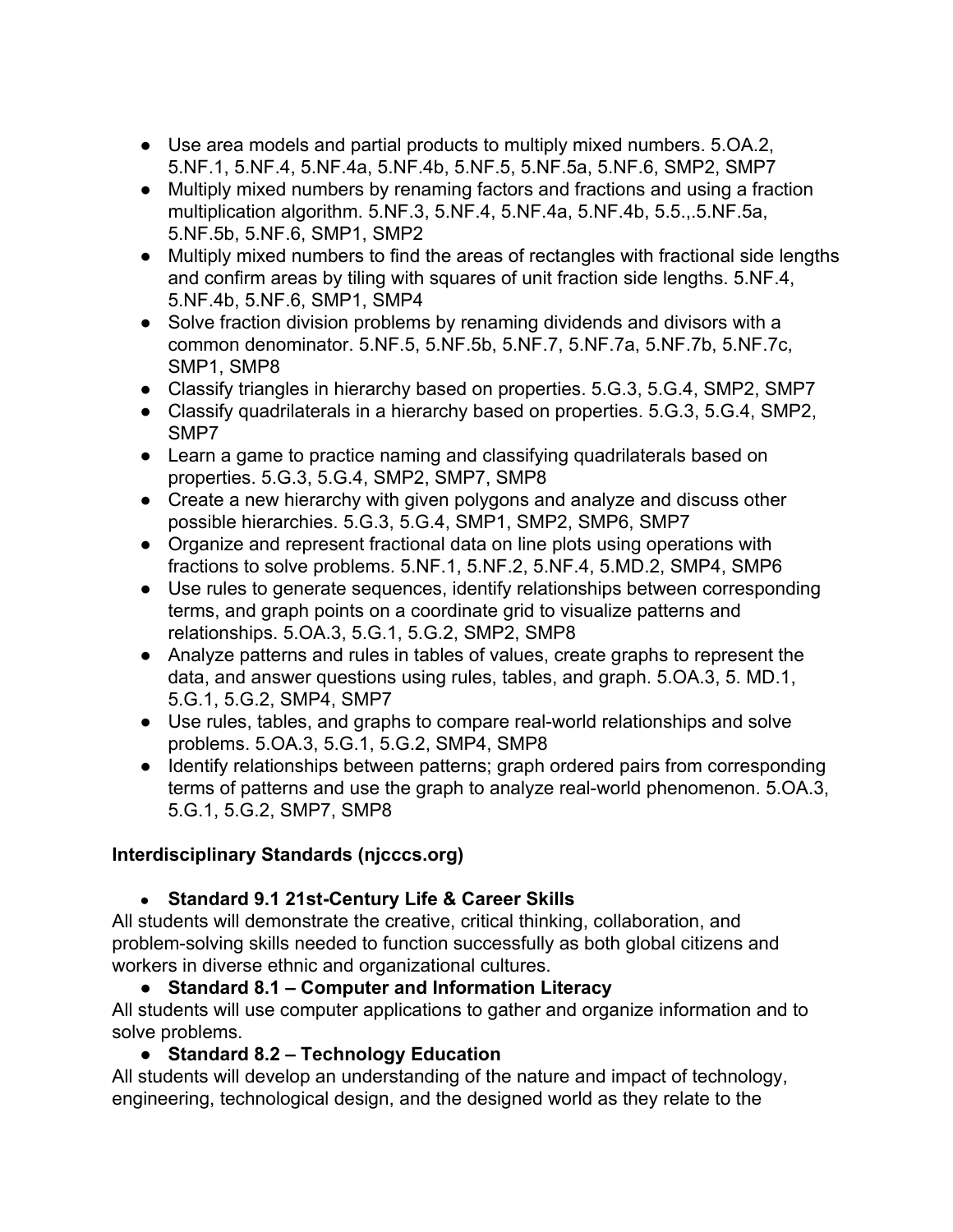individual, society, and the environment.

# **Activities – include 21 st Century Technologies:**

- Mental math and fluency review
- Spiral practice using Math Boxes
- Completing Math Journal pages
- Creating pictorial representations
- Completion of Home Links
- Using Activity Cards for: -Multiplying Mixed Numbers -Comparing Methods for Multiplying Mixed Numbers -Tiling the Bathroom Floor -Practicing Fraction Division -Using Triangle Hierarchies -Counting Categories -Visualizing Patterns and Relationships
- Playing EM games (tactile and/or online):
	- Spoon Scramble
	- -Exponent Ball
	- -Doggone Decimal
	- -Fraction Top-It: Addition
	- -What's My Attribute Rule?
	- -Property Pandemonium
	- -Decimal Domination
- Utilizing the Student Reference Book
- Utilizing the EM website
- Utilizing Study Island and Khan Academy

### **Enrichment Activities may include:**

- Exploring Patterns in Partial Products
- Multiplying Mixed Numbers in Context
- Exploring the Resolution of Digital Displays
- Using Common Denominators to Divide Fractions by Fractions
- Comparing Hierarchies and Venn Diagrams
- Quadrilateral Challenge Problems
- Exploring Mystery Hierarchies
- Thinking about Precision with Fractional Data
- Visualizing Patterns in Data
- Graphing your Super Power
- Graphing Race Results
- Exploring Relationships Between Patterns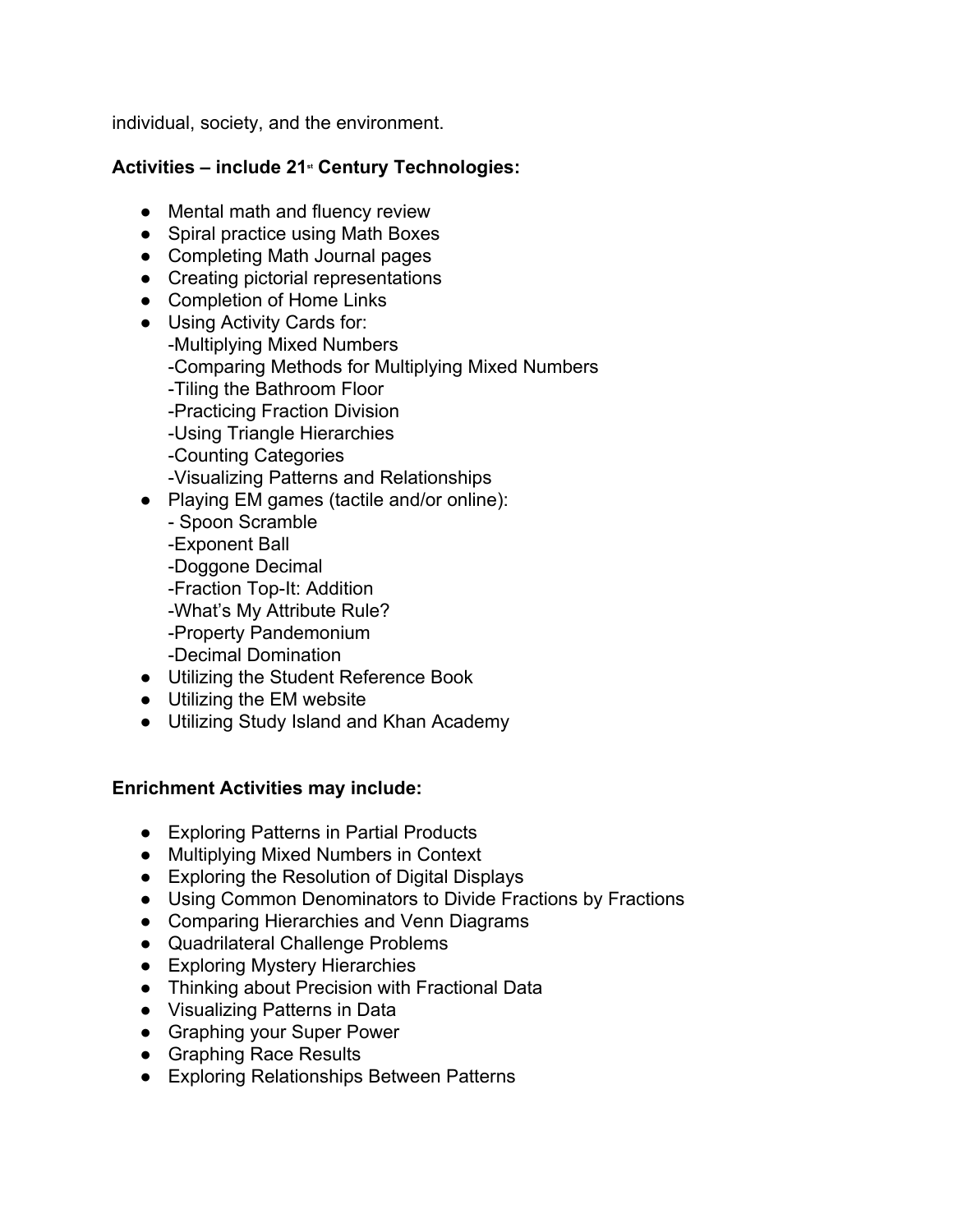● Completing and discussing Continental Math problems

### **Methods of Assessments/Evaluation:**

- Study Island
- Online or paper tests/quizzes
- Exit slips
- Thumbs up/down
- Dry erase boards
- Find the mistake/error analysis
- Poster
- Math Journal
- Project
- Classwork
- Homework
- Self-assessment
- Observation
- Center/workstation activities
- Open-ended questions
- Verbal assessment

# **Resources/Including Online Resources**

- Online textbook information
- Teacher webpage
- Khan Academy
- Study Island
- Maths Mansion
- Discovery Education
- BrainPOP
- Study Jams
- Illustrative Mathematics
- Math Antics
- Mr. Nussbaum
- Common Core Math 4Today
- YouCubed

# **Unit 8: Applications of Measurement, Computation, and Graphing**

### **Approximate # Of Weeks: 5 weeks**

### **Essential Questions:**

● How do mathematical ideas interconnect and build on one another to produce a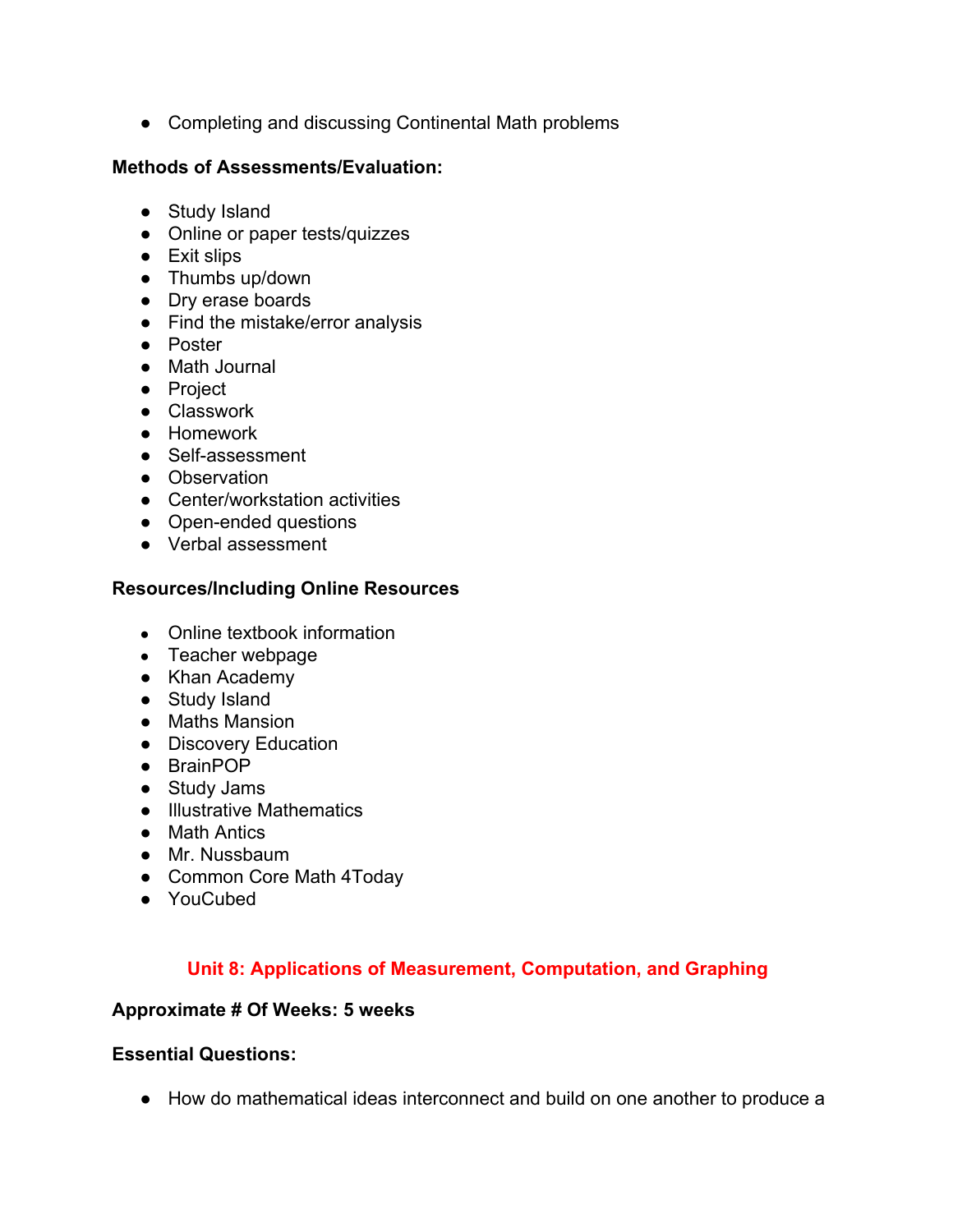coherent whole?

- How is math relevant to me?
- What do numbers convey?
- What are efficient methods for finding sums, differences, products, and quotients?
- How do units of measurement (within a system) relate to one another?
- What questions can be answered using addition, subtraction, multiplication, and division?
- How can fractions be used to gain information?

### **Upon completion of this unit students will be able to:**

- Make unit conversions to find areas of sports playing surfaces in square feet and use findings to plan an athletic center. 5.NBT.5, 5.NBT.7, 5.NF.4, 5.NF.4b, 5.NF.6, 5.MD.1, SMP4, SMP6, SMP7
- Apply understanding of rectangular areas to find areas of non-rectangular shapes. 5.NF.1, 5.NF.4, 5.NF.4b, SMP1, SMP2
- Apply length, area, and volume concepts to plan a home aquarium. 5.NF.4, 5.NF.4b, 5.NF.6, 5.MD.3, 5.MD.5, 5.MD.5a, 5.MD.5b, 5.MD.5c, SMP4, SMP6
- Use representations to solve a problem about the volume of a rectangular prism and discuss strategies. 5.MD.3, 5.MD.5, 5.MD.5b, SMP1, SMP2
- Devise a plan for spending \$1,000,000 to open and operate an animal shelter for one year. 5.NBT.4, 5.NBT.5, 5.MD.1, SMP1, SMP6
- Calculate how long it would take to earn \$1,000,000 at different hourly wages. 5.NBT.5, 5.NBT.6, 5.NBT.7, 5.MD.1, SMP1, SMP7
- Convert measurement units and perform operations with multidigit whole numbers and decimal to solve time and distance problems. 5. NBT.2, 5.NBT.5, 5.NBT.6, 5.NBT.7, 5. MD.1, SMP1, SMP6
- Collect heart-rate data and use multiplication and unit conversions to find the number of times their hearts beat in different units of time. 5.OA.3, 5.NBT.5, 5.MD.1, SMP1, SMP4, SMP6
- Graph heart-rate data and use the graphs to analyze the data. Use multiplication and division to calculate and compare cardiac outputs before and after exercise. 5.NBT.5, 5.NBT.6, 5.NBT.7, 5.MD.1, 5.G.1, 5.G.2, SMP1, SMP4
- Apply knowledge of place value and coordinate grids to investigate the effect of pendulum length on pendulum swing time. 5. NBT. 2, 5.NBT.4, 5.G.1, 5.G.2, SMP3, SMP4, SMP6
- Use graphs to investigate the effect of arc size on a pendulum's swing time. 5.NBT.2, 5.NBT.4, 5.G.1, 5.G.2, SMP3, SMP4

# **Interdisciplinary Standards (njcccs.org)**

# ● **Standard 9.1 21st-Century Life & Career Skills**

All students will demonstrate the creative, critical thinking, collaboration, and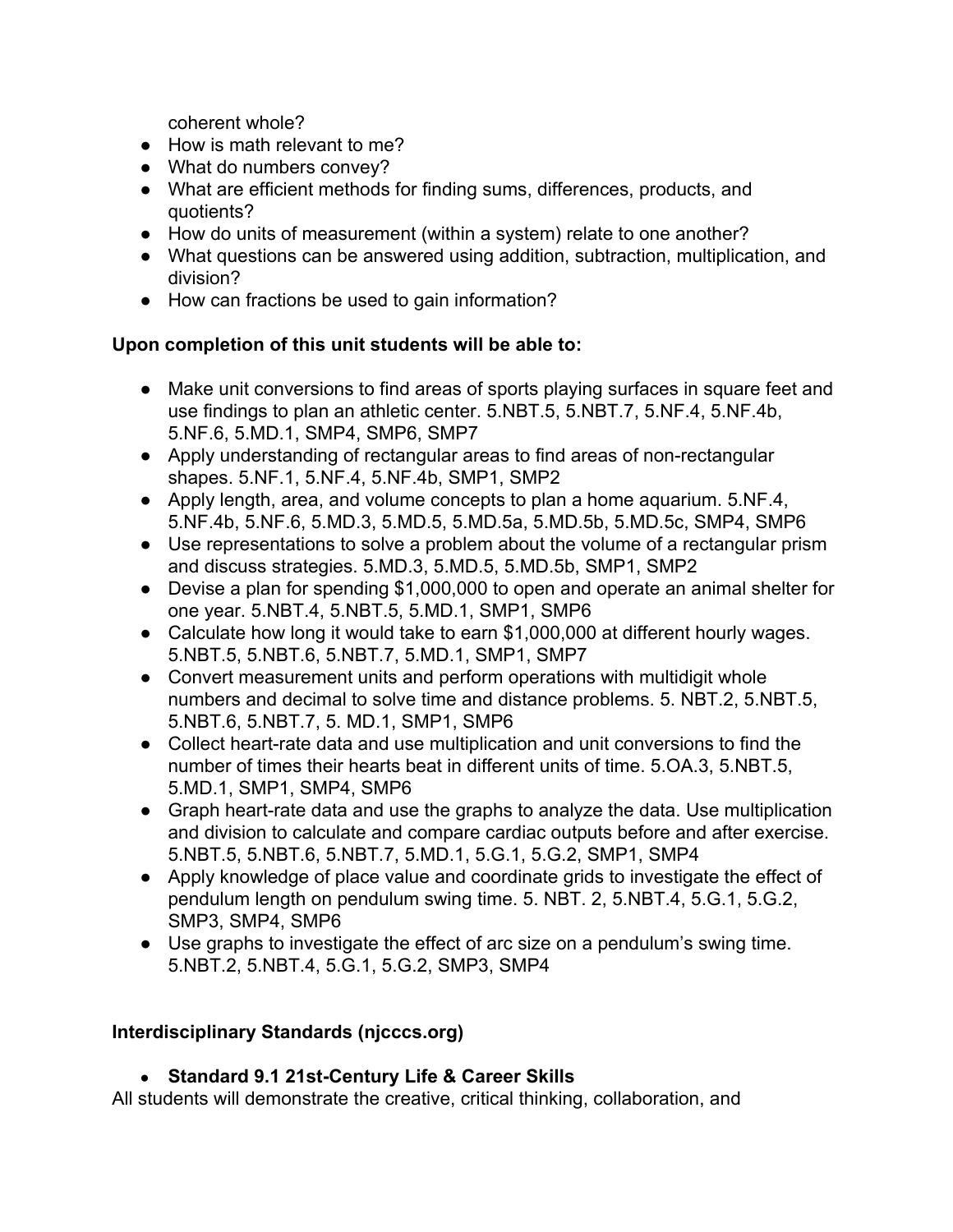problem-solving skills needed to function successfully as both global citizens and workers in diverse ethnic and organizational cultures.

## **● Standard 9.3 - Career Awareness, Exploration, and Preparation**

All students will apply knowledge about and engage in the process of career awareness, exploration, and preparation in order to navigate the globally competitive work environment of the information age.

# **● Standard 8.1 – Computer and Information Literacy**

All students will use computer applications to gather and organize information and to solve problems.

# **● Standard 8.2 – Technology Education**

All students will develop an understanding of the nature and impact of technology, engineering, technological design, and the designed world as they relate to the individual, society, and the environment.

# **● Standard 6.3 Active Citizenship in the 21 st Century**

All students will acquire the skills needed to be active, informed citizens who value diversity and promote cultural understanding by working collaboratively to address the challenges that are inherent in living in an interconnected world.

# **● Standard 5.1 Science Practices**

All students will understand that science is both a body of knowledge and an evidence-based, model-building enterprise that continually extends, refines, and revises knowledge. The four Science Practices strands encompass the knowledge and reasoning skills that students must acquire to be proficient in science.

- A. Use mathematical, physical, and computational tools to build conceptual-based or evidence-based models and to pose theories.
- B**.** Generate Scientific Evidence through Active Investigations**:** Students master the conceptual, mathematical, physical, and computational tools that need to be applied when constructing and evaluating claims.

# **Activities – include 21 st Century Technologies:**

- Mental math and fluency review
- Spiral practice using Math Boxes
- Completing Math Journal pages
- Creating area models and pictorial representations
- Discussing strategies for problem solving
- Completing and critiquing open-response problems
- Completing Home Links
- Using Activity Cards for: -Practicing the Rectangle Method -Solving Measurement Problems -Investigating Heart Rate -Using the Pendulum-Length Graph
- Playing EM games (tactile and/or online): -Exponent Ball -Property Pandemonium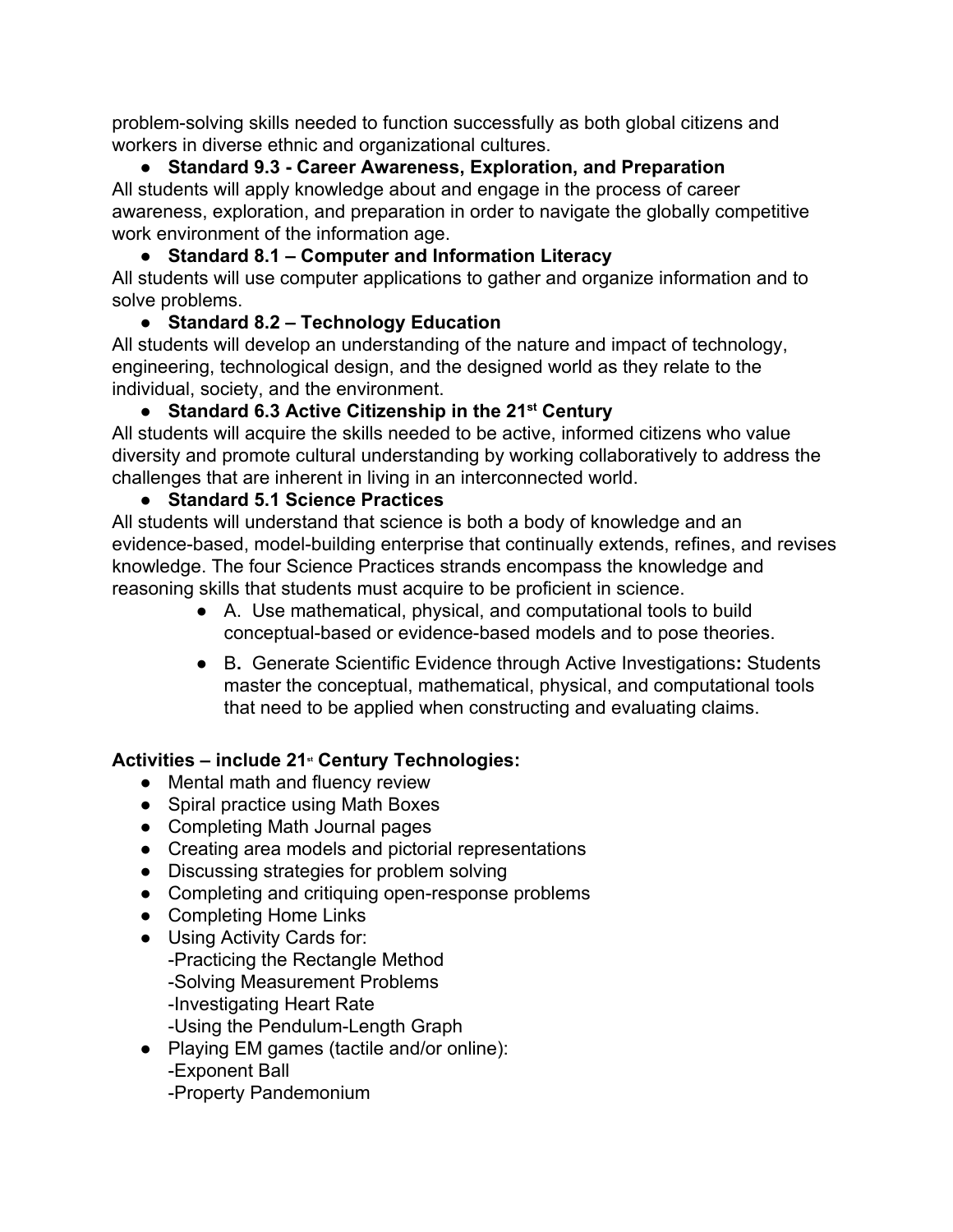-Decimal Domination

-Spoon Scramble

- Utilizing the Student Reference Book
- Utilizing the EM website
- Utilizing Study Island and Khan Academy

#### **Enrichment Activities**

- Converting between Measurement Systems
- Applying the Rectangle Method (for area) to More Shapes
- Designing a Fish Tank
- Using Fractions to Adjust Spending
- Solving a Water Fountain Problem
- Comparing National Debts
- Extending the Footstep Problem
- Investigating Breathing Rates
- Donating Blood
- Exploring Pendulum Clocks
- Researching Pendulums
- Continental Math

#### **Methods of Assessments/Evaluation:**

- Study Island
- Online or paper tests/quizzes
- Pictorial representation
- Exit slips
- Thumbs up/down
- Dry erase boards
- Find the mistake/error analysis
- Poster
- Math Journal
- Project
- Classwork
- Homework
- Self-assessment
- Observation
- Center/workstation activities
- Open-ended questions
- Verbal assessment

#### **Resources/Including Online Resources**

• Online textbook information